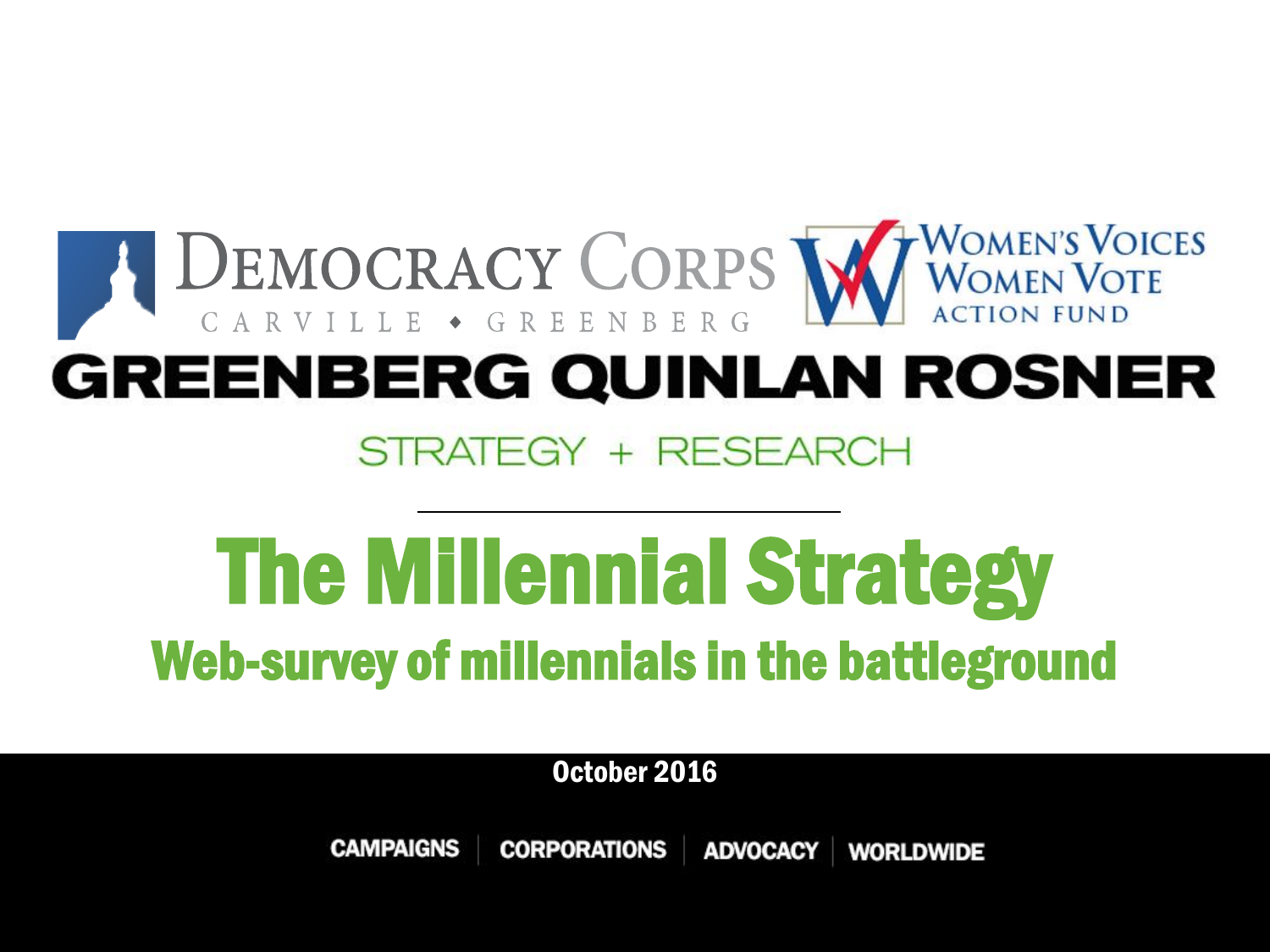# Methodology

#### **Battleground Web-Survey of 1,000 Millennial Likely Voters.**

This online survey took place October 1-4 in 11 presidential battleground states. Likely voters were determined based on stated intention of voting in 2016, and vote history in 2012 and 2014. Millennials were defined as being born in 1980 or later. Data shown in this deck is among all 2016 likely millennial voters unless otherwise noted. Millennials from the following presidential battleground states were included: AZ, CO, FL, IA, NV, NH, NC, OH, PA, VA, and WI.

Because the sample is based on those who initially self-selected for participation in the online panel rather than a probability sample, no estimates of sampling error can be calculated. All sample surveys and polls may be subject to multiple sources of error, including, but not limited to sampling error, coverage error, and measurement error. If this were a probability sample the margin of error would be +/- 3.10 percent, margin of error would be higher among regional and demographic subgroups.

#### **Regression analysis.**

A series of fractional logistic regressions were conducted to obtain the marginal effects of the explanatory variable (presidential vote, interest in election) on outcome variables (messages and statements), representing the change in outcome probabilities estimated for the explanatory variable, all else held equal. No causation is implied by these results.

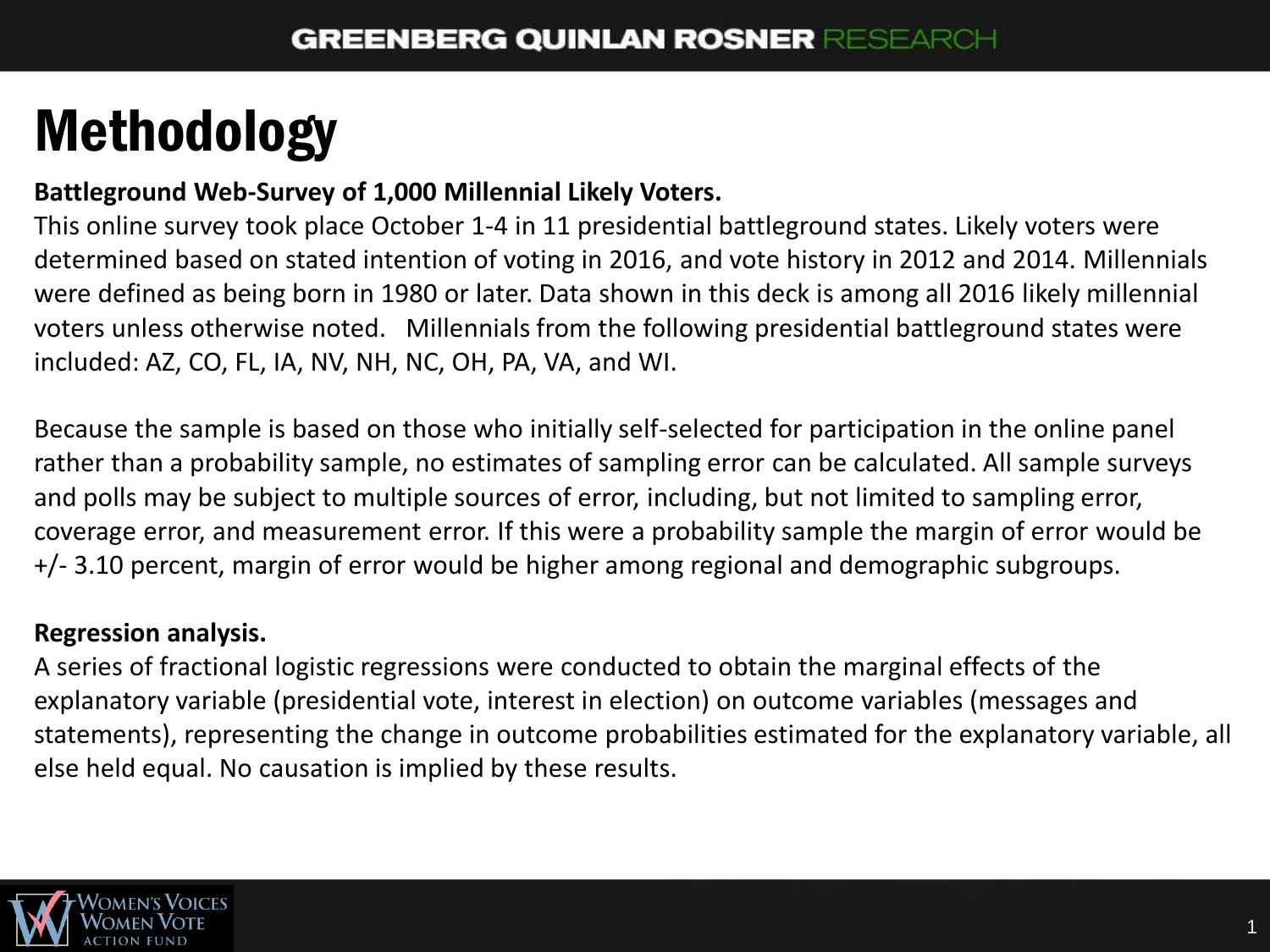# Clinton starting to see big margins with millennials

*Thinking about the election for President in November, if the election for President were held today, would you vote for -- Democrat Hillary Clinton, Republican Donald Trump, Libertarian Gary Johnson, or Green Party candidate Jill Stein?*



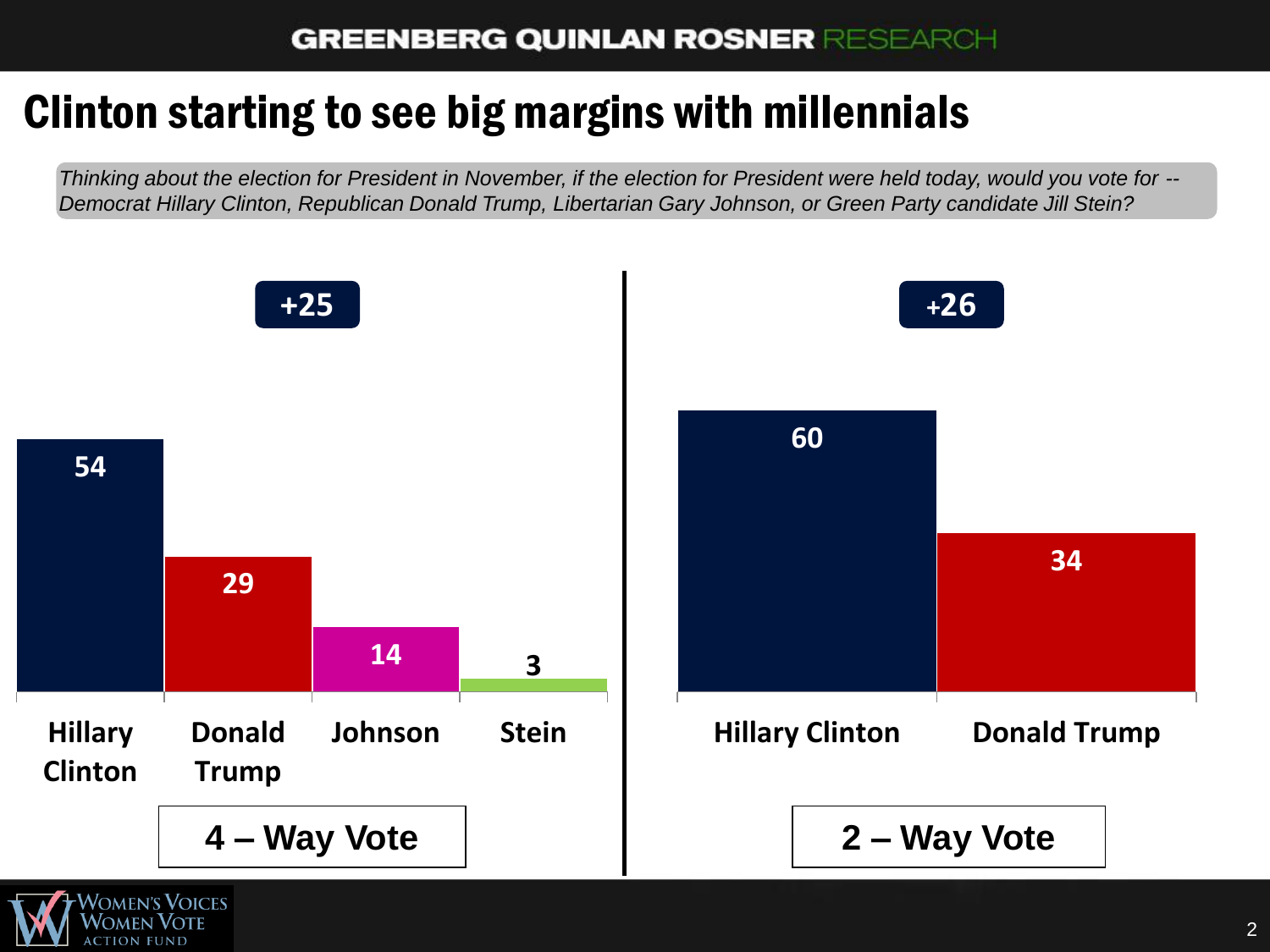### Clinton close to '12 margin, running better with white millennials

*I know it's a long way off, but thinking about the election for President in November, if the election for President were held today, would you vote for --Democrat Hillary Clinton, Republican Donald Trump, Libertarian Gary Johnson or Green Party Candidate Jill Stein?*



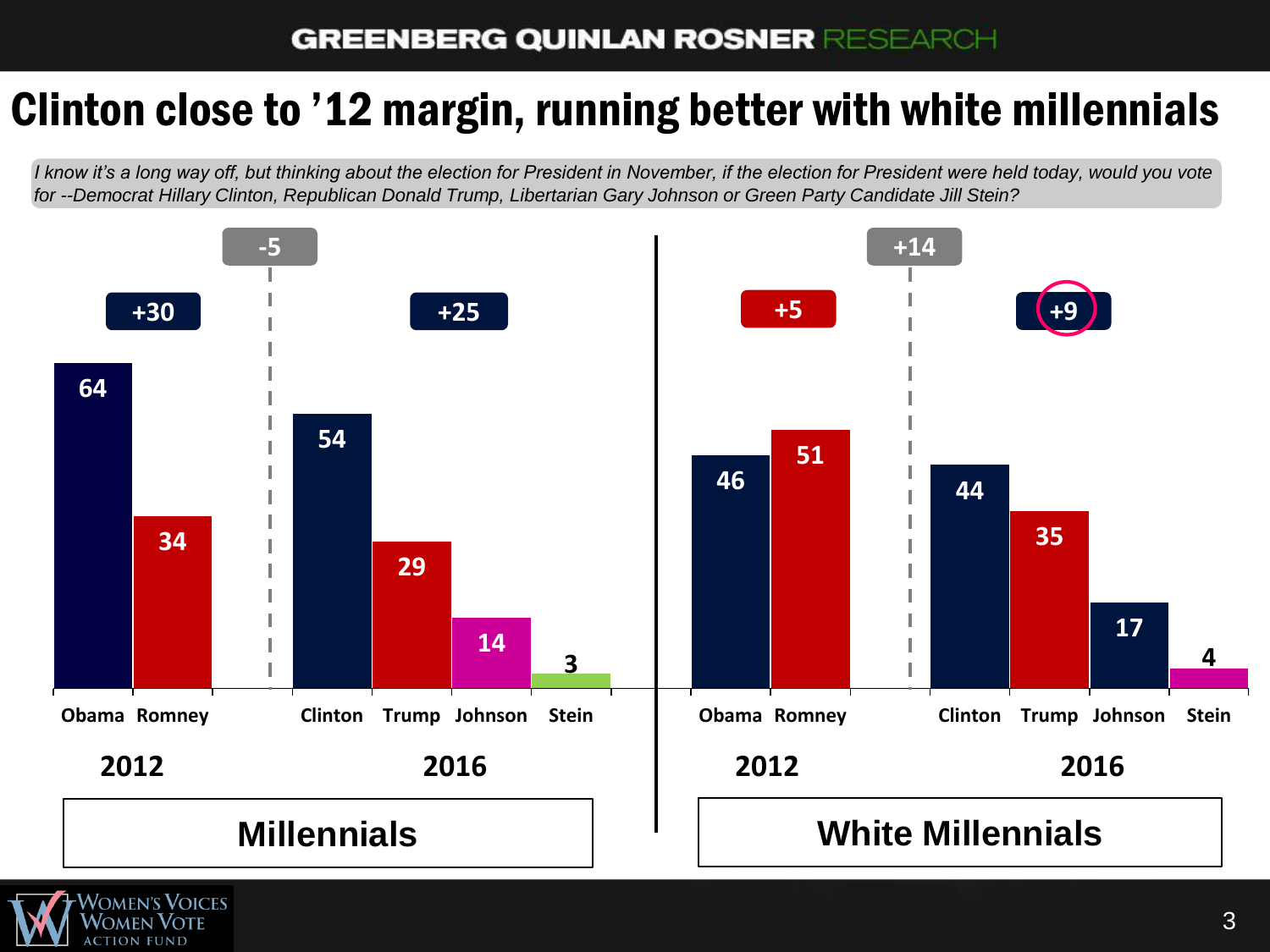## Huge "Never Trump" contingent

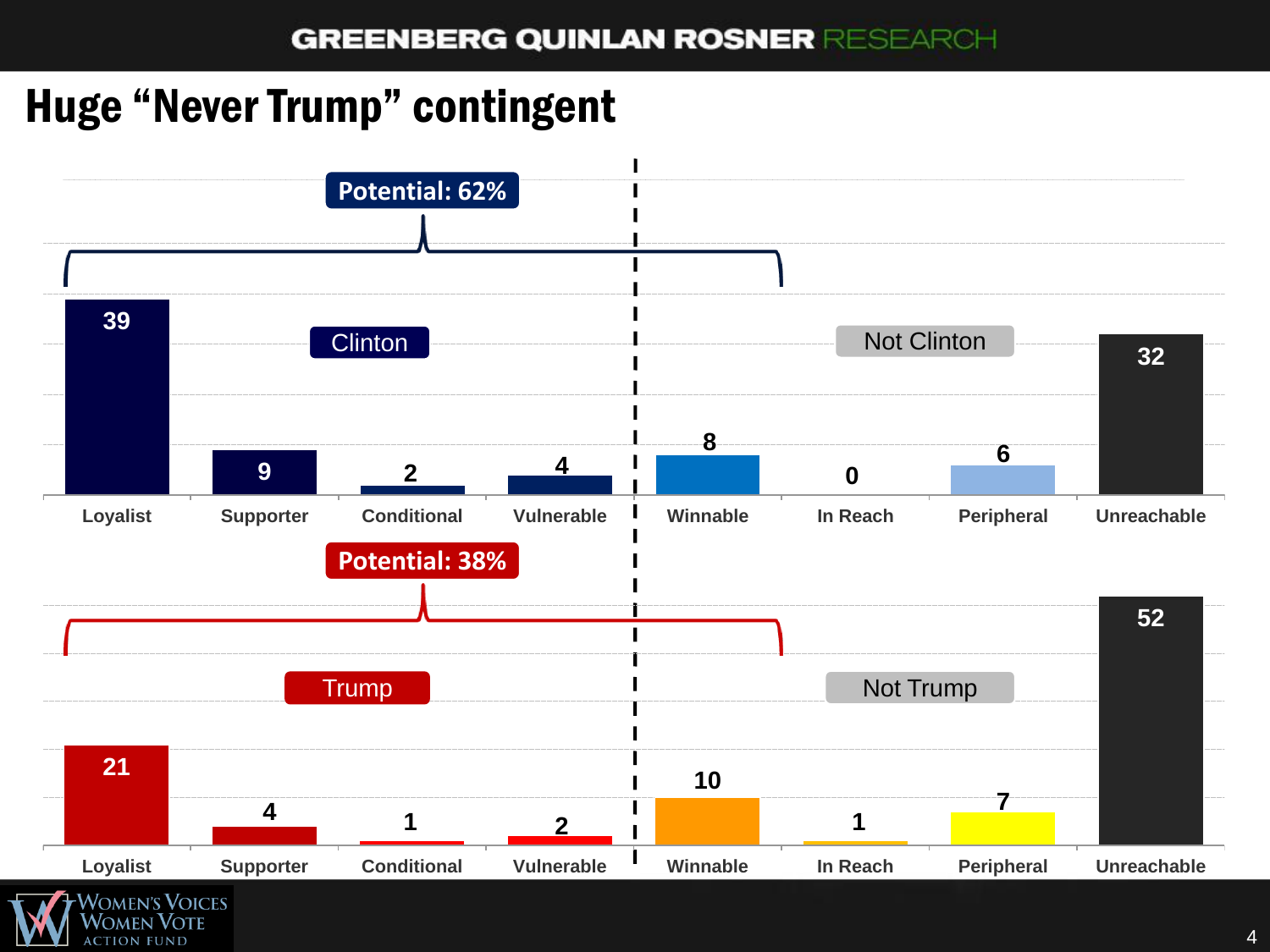## Unmarried women are driving the Clinton margin

*Thinking about the election for President in November, if the election for President were held today, would you vote for -- Democrat Hillary Clinton, Republican Donald Trump, Libertarian Gary Johnson, or Green Party candidate Jill Stein?*

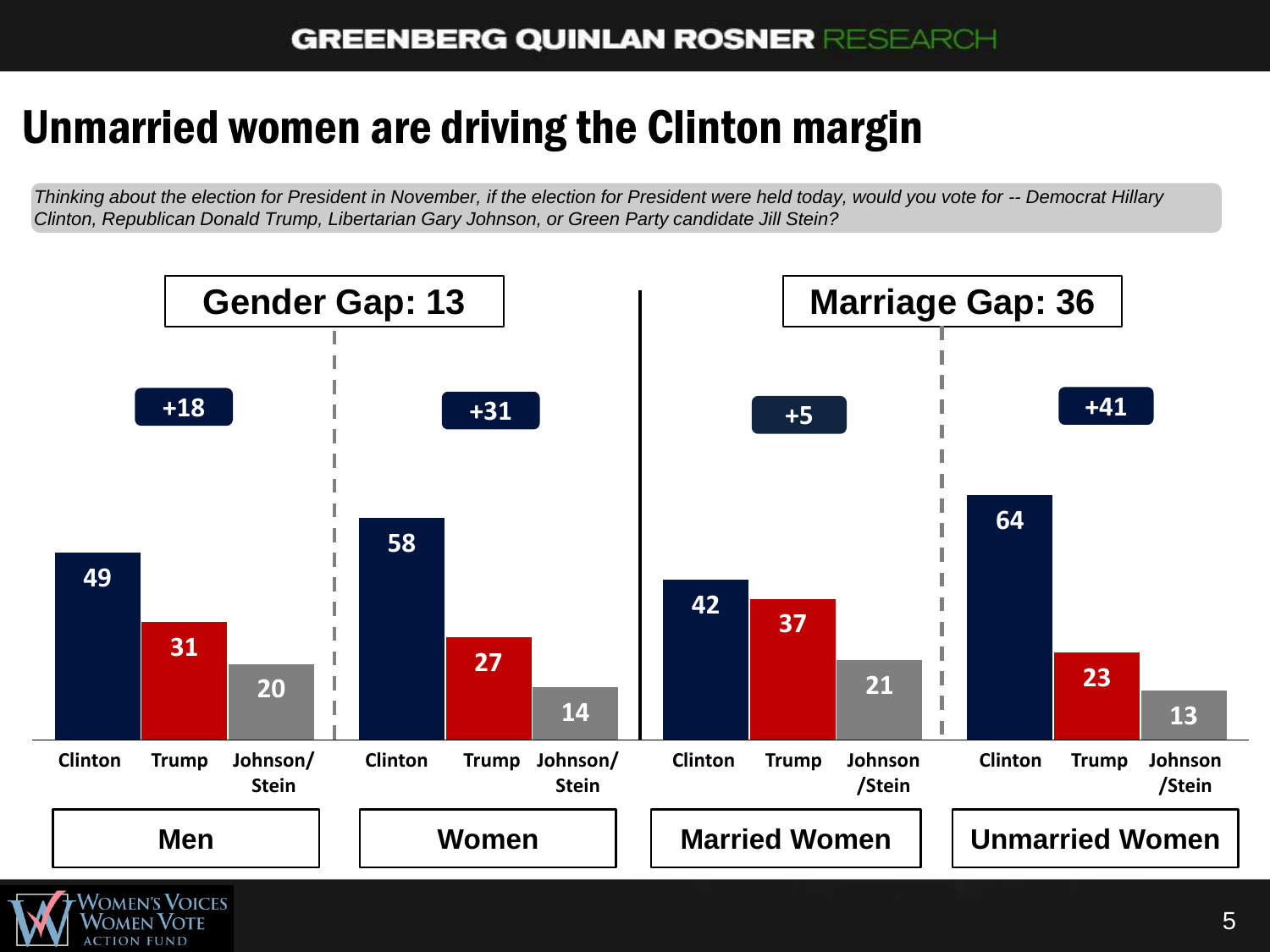## Including white unmarried women

*Thinking about the election for President in November, if the election for President were held today, would you vote for -- Democrat Hillary Clinton, Republican Donald Trump, Libertarian Gary Johnson, or Green Party candidate Jill Stein?*

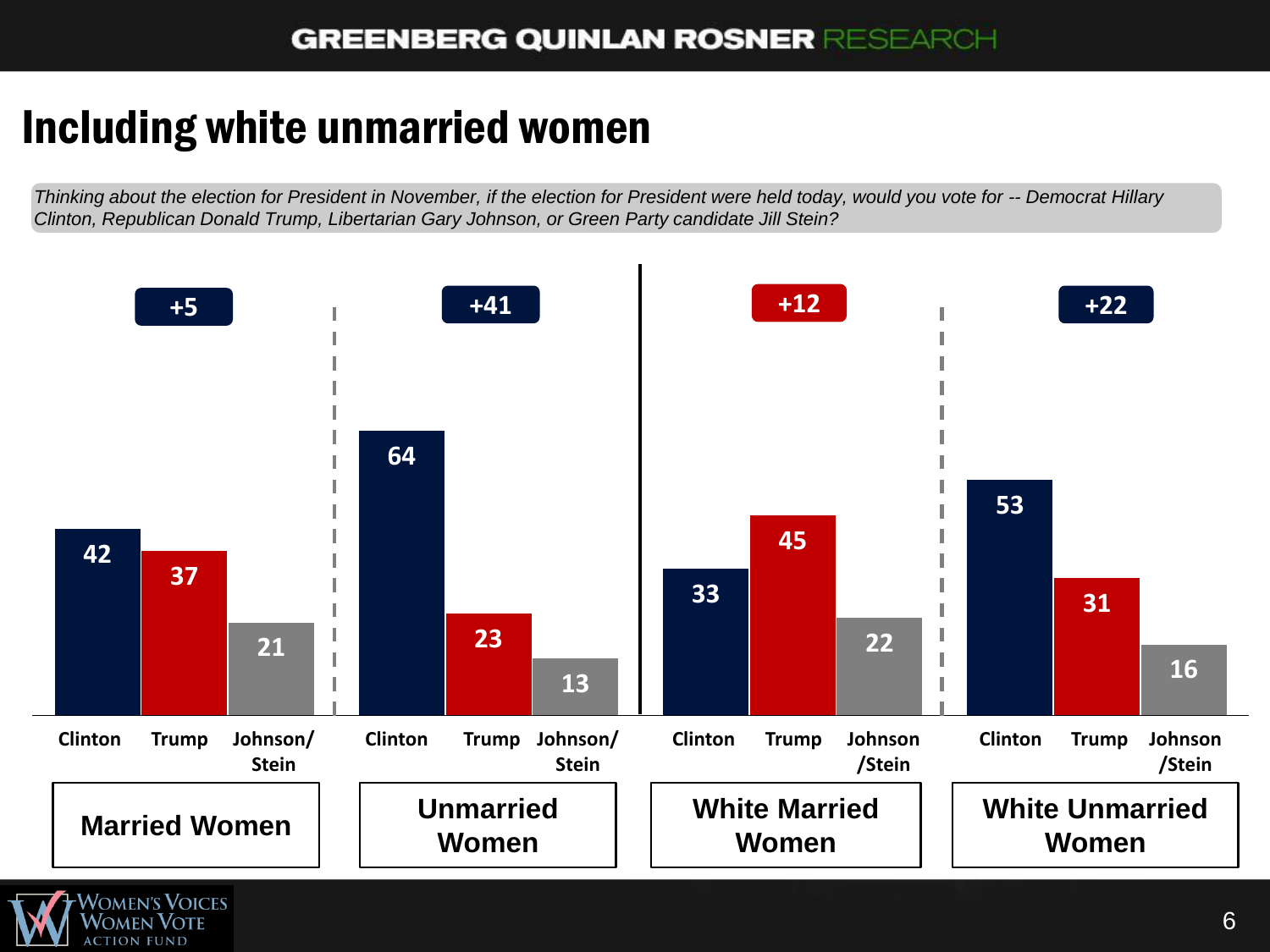#### Little difference between white men and women

 $\mathcal N$ omen  $\mathcal V$ ote

*Thinking about the election for President in November, if the election for President were held today, would you vote for -- Democrat Hillary Clinton, Republican Donald Trump, Libertarian Gary Johnson, or Green Party candidate Jill Stein?*

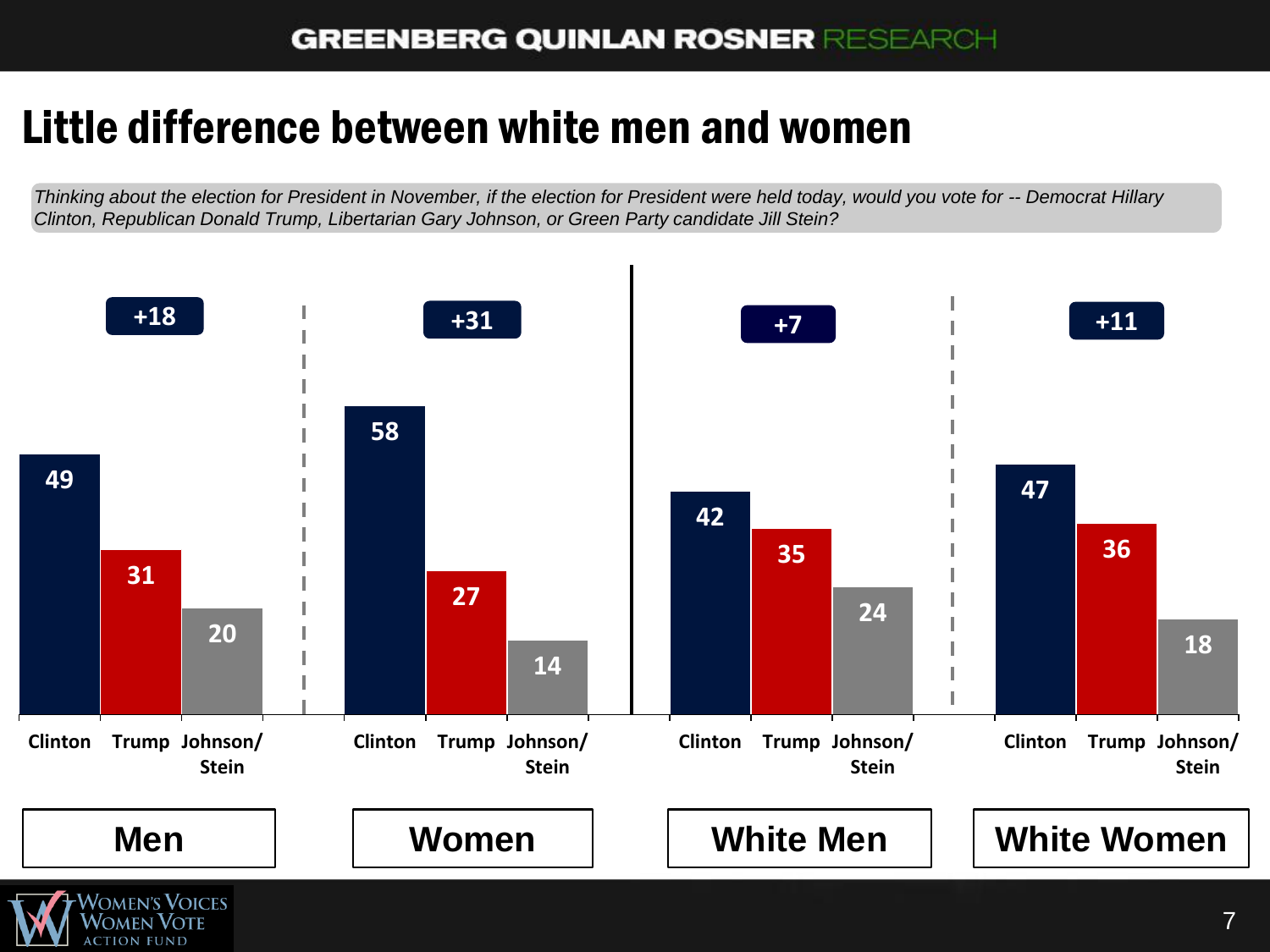#### Clinton has big lead with white college & working class women

*Thinking about the election for President in November, if the election for President were held today, would you vote for -- Democrat Hillary Clinton, Republican Donald Trump, Libertarian Gary Johnson, or Green Party candidate Jill Stein?*



 $\mathcal N$ omen  $\mathcal V$ ote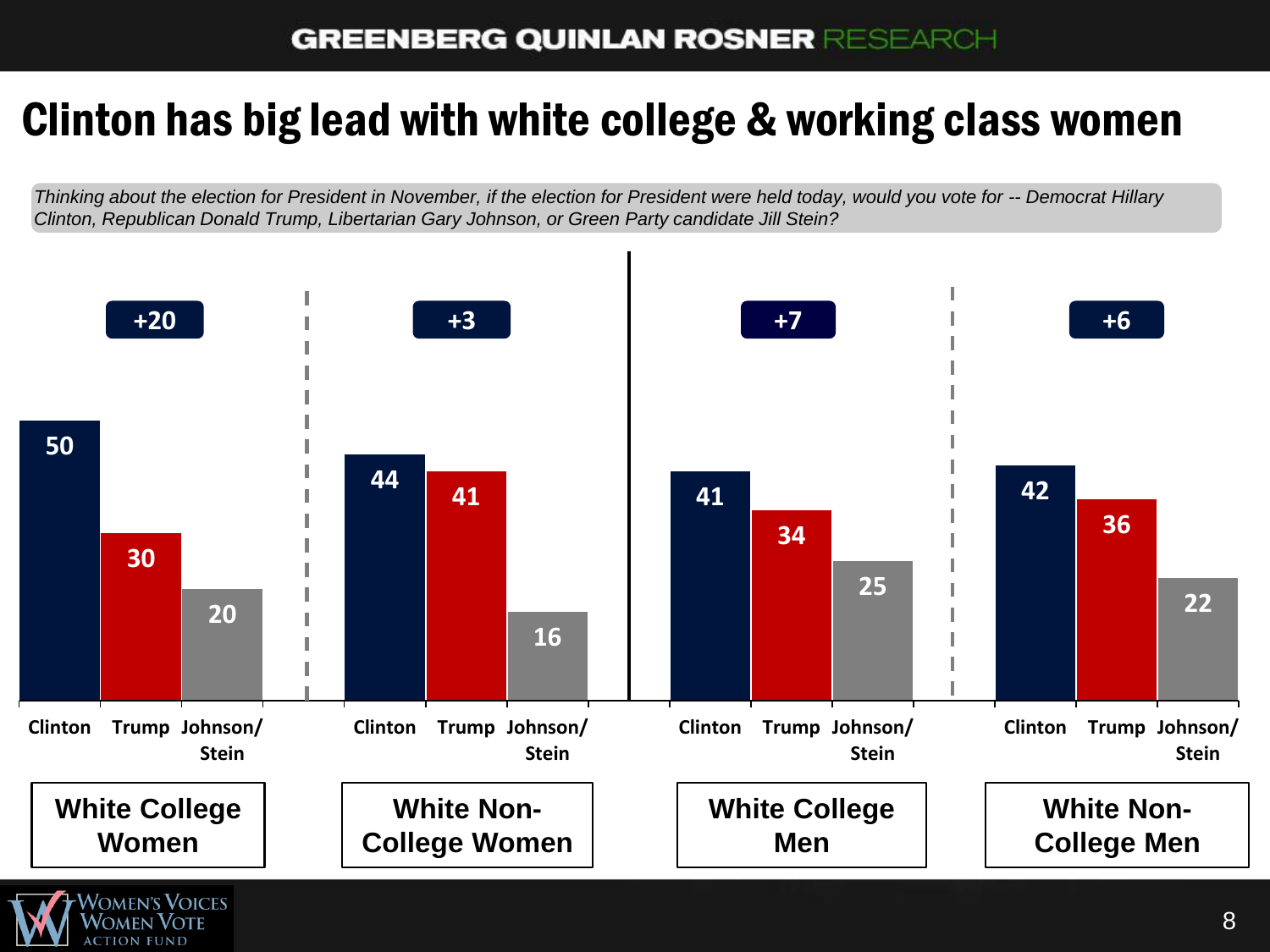## 90% of Democratic millennials consolidated, potential for 95+

*Thinking about the election for President in November, if the election for President were held today, would you vote for*

![](_page_9_Figure_3.jpeg)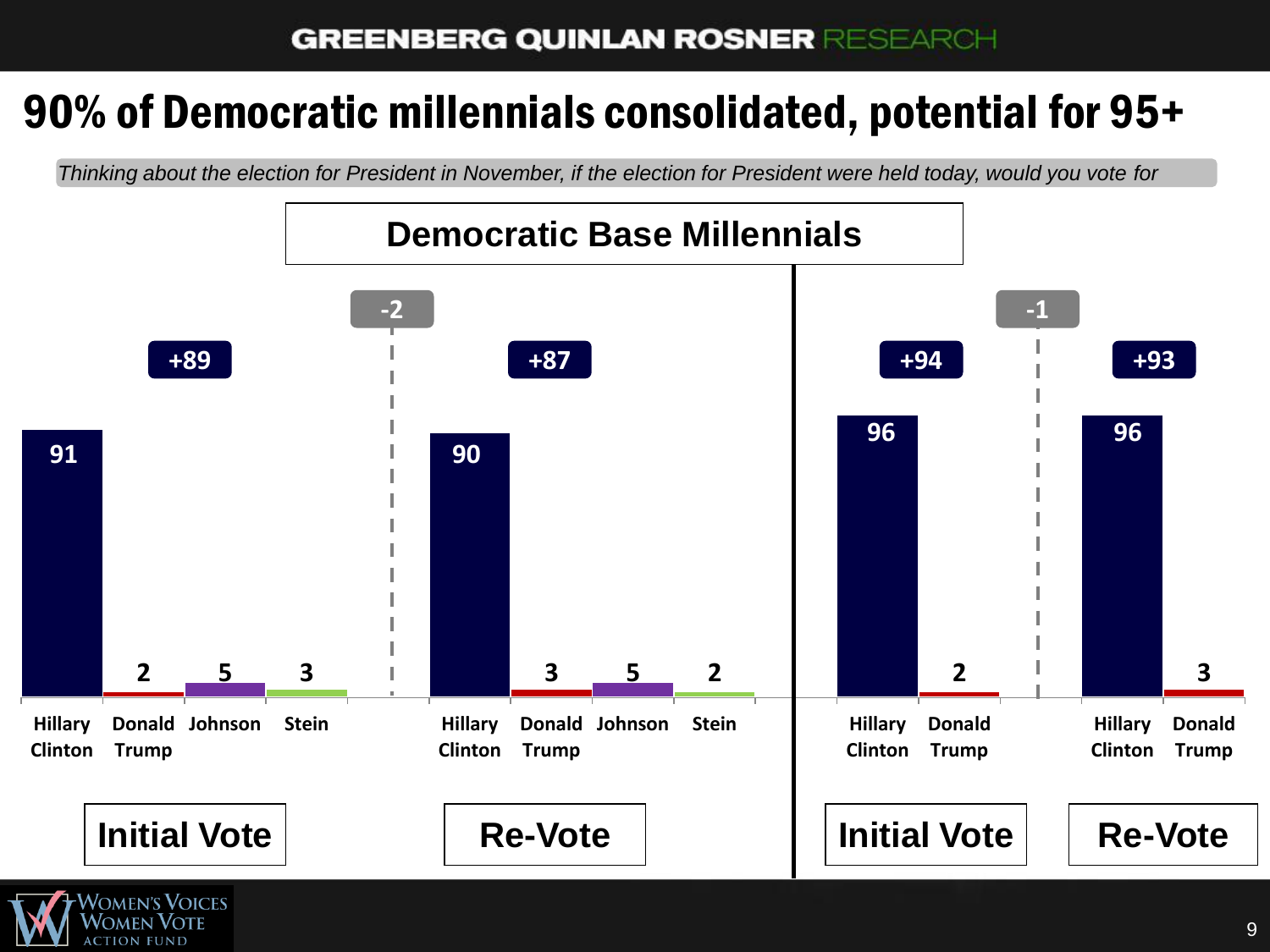#### Trump has only 75% of GOP millennials & they don't consolidate

*Thinking about the election for President in November, if the election for President were held today, would you vote for*

![](_page_10_Figure_3.jpeg)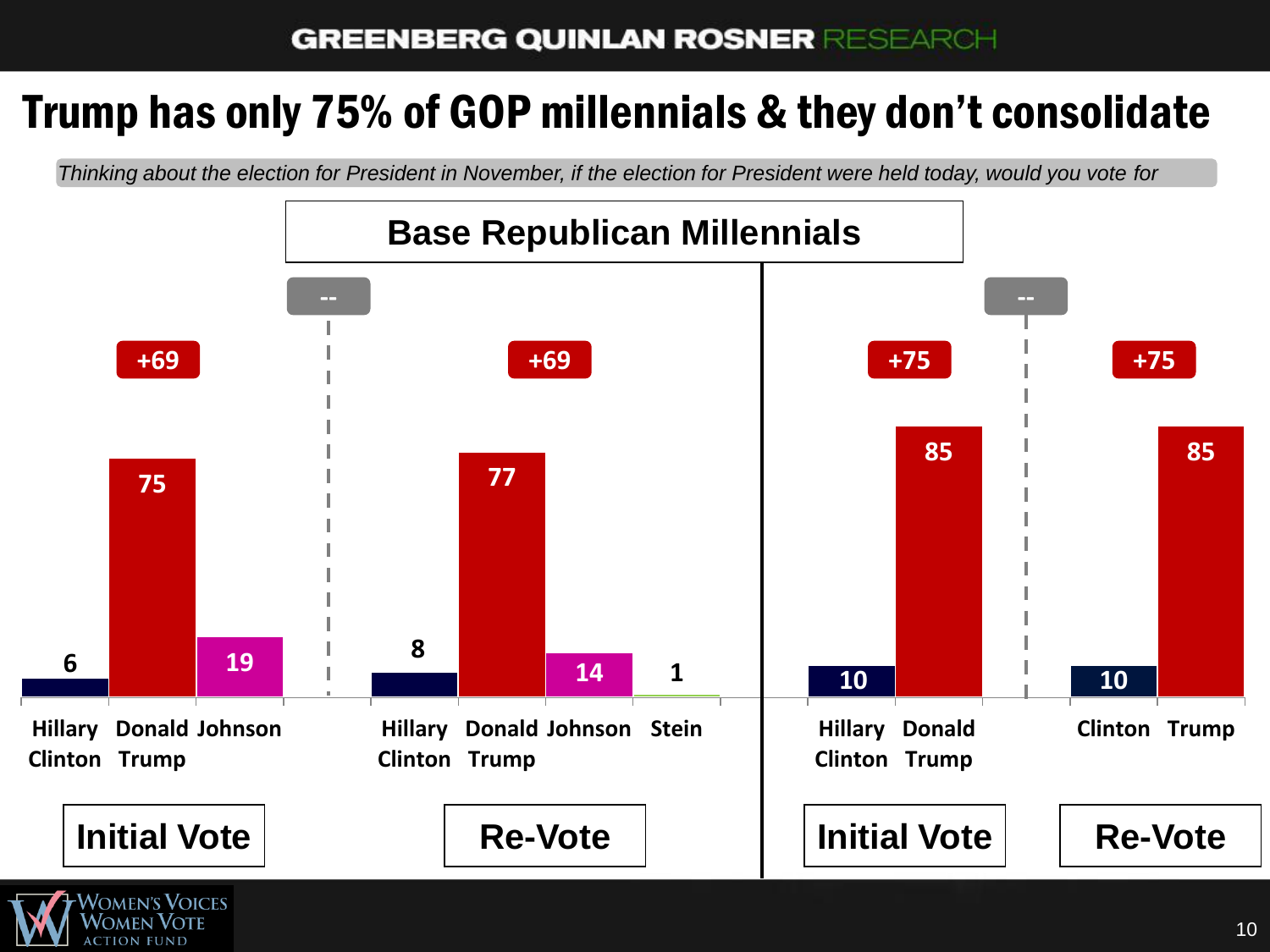#### Johnson voters are mostly Republican

*Thinking about the election for President in November, if the election for President were held today, would you vote for -- Democrat Hillary Clinton, Republican Donald Trump, Libertarian Gary Johnson, or Green Party candidate Jill Stein?*

![](_page_11_Figure_3.jpeg)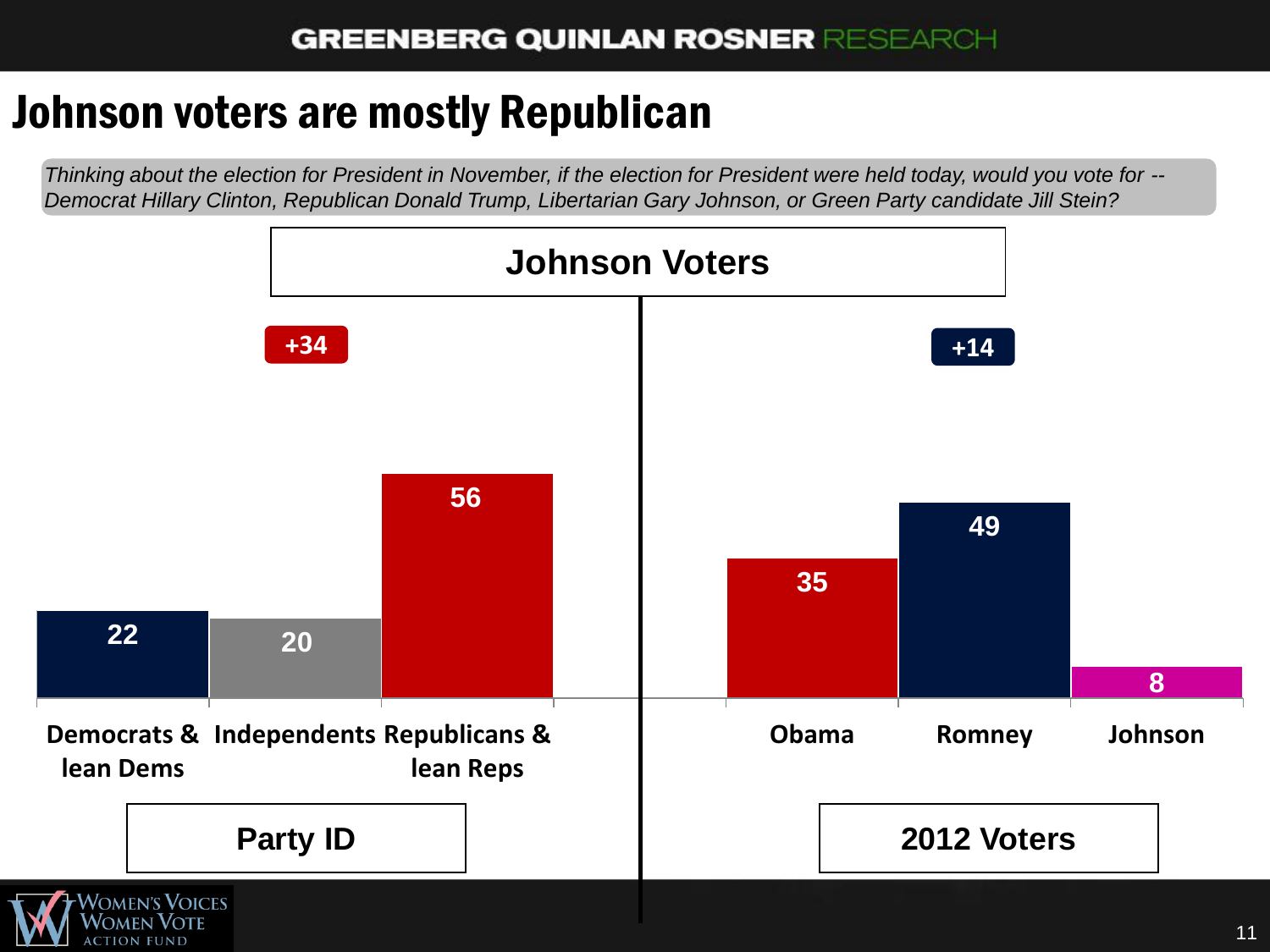### Johnson voters are strongly anti-Trump

**CTION FUND** 

*Now, I'd like to rate your feelings toward some people and organizations, with one hundred meaning a VERY WARM, FAVORABLE feeling; zero meaning a VERY COLD, UNFAVORABLE feeling; and fifty meaning not particularly warm or cold.* 

![](_page_12_Figure_3.jpeg)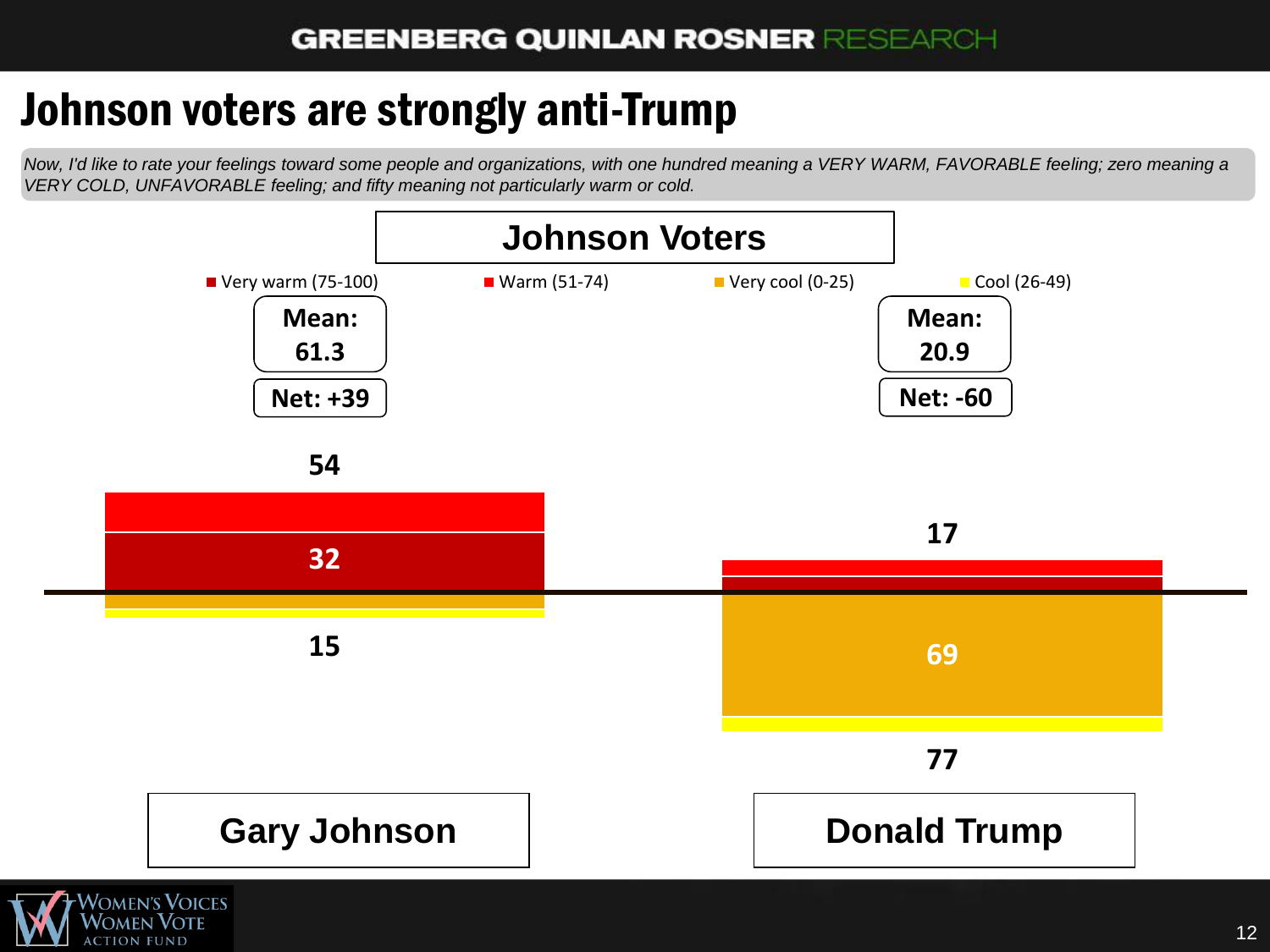# WILL MILLENNIALS VOTE?

![](_page_13_Picture_2.jpeg)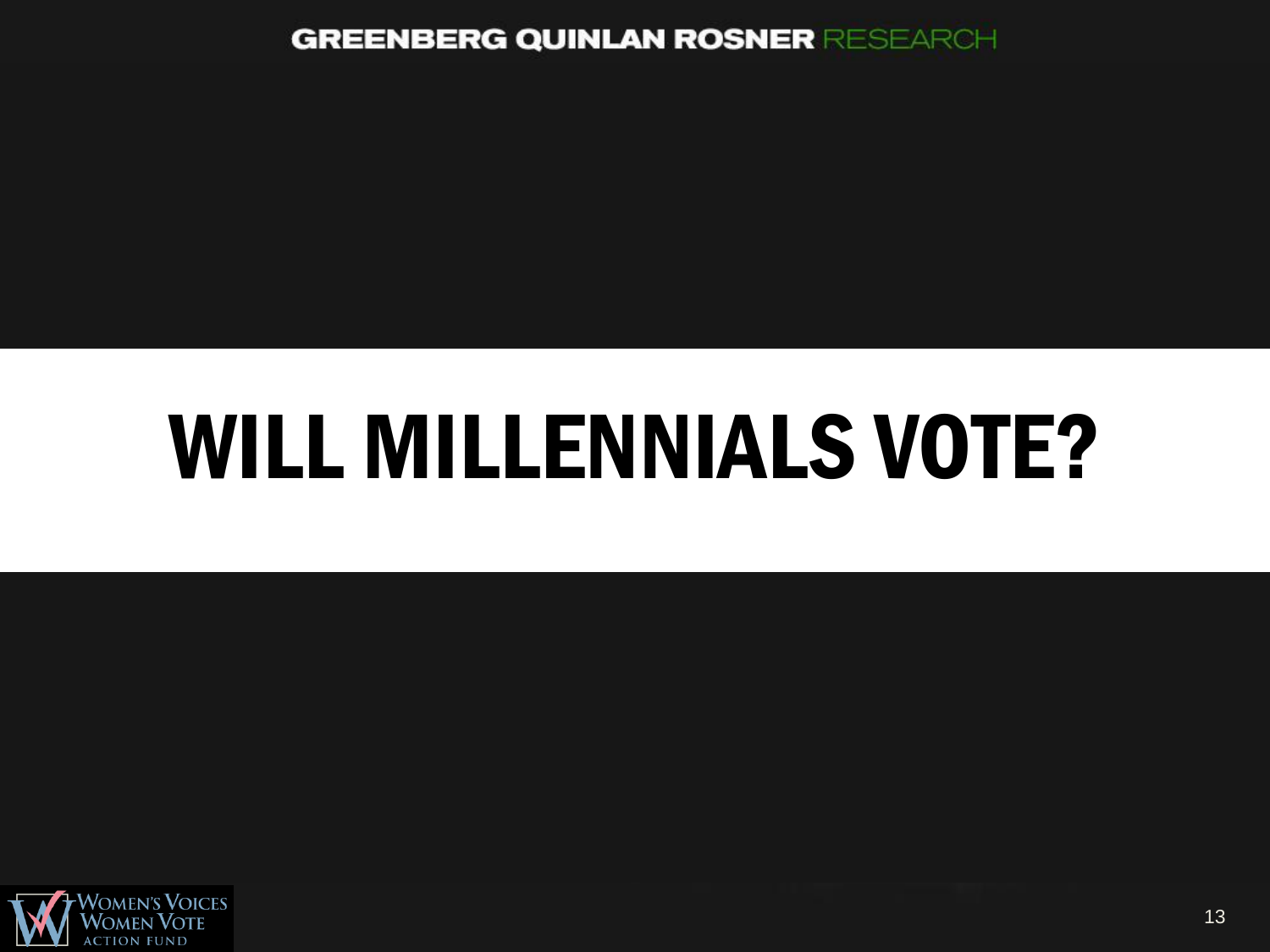## The biggest question: will millennials turn out?

*How interested are you in the November elections for President, U.S. Congress and other state and local offices? Please rate your interest from 1 to 10, with 1 meaning that you have no interest in this election and 10 meaning that you are extremely interested. You can choose any number between 1 and 10.*

![](_page_14_Figure_3.jpeg)

![](_page_14_Picture_4.jpeg)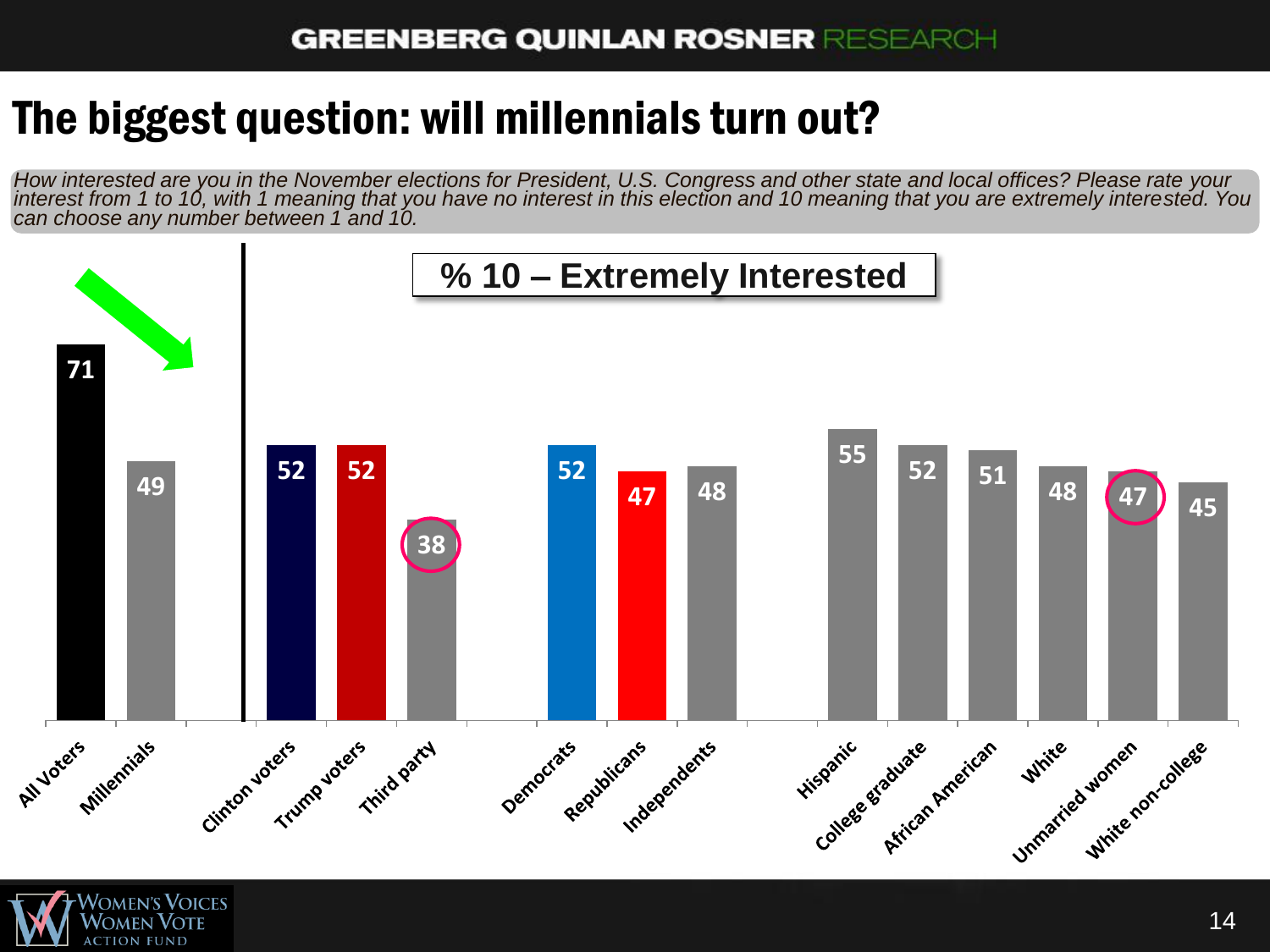# Millennials want a revolution, including half of Clinton voters

*Below are a few statements about the presidential election and issues facing the country. For each, please indicate how much you agree or disagree with that statement.*

**We need a revolution in this country and we don't have time for incremental change.**

![](_page_15_Figure_4.jpeg)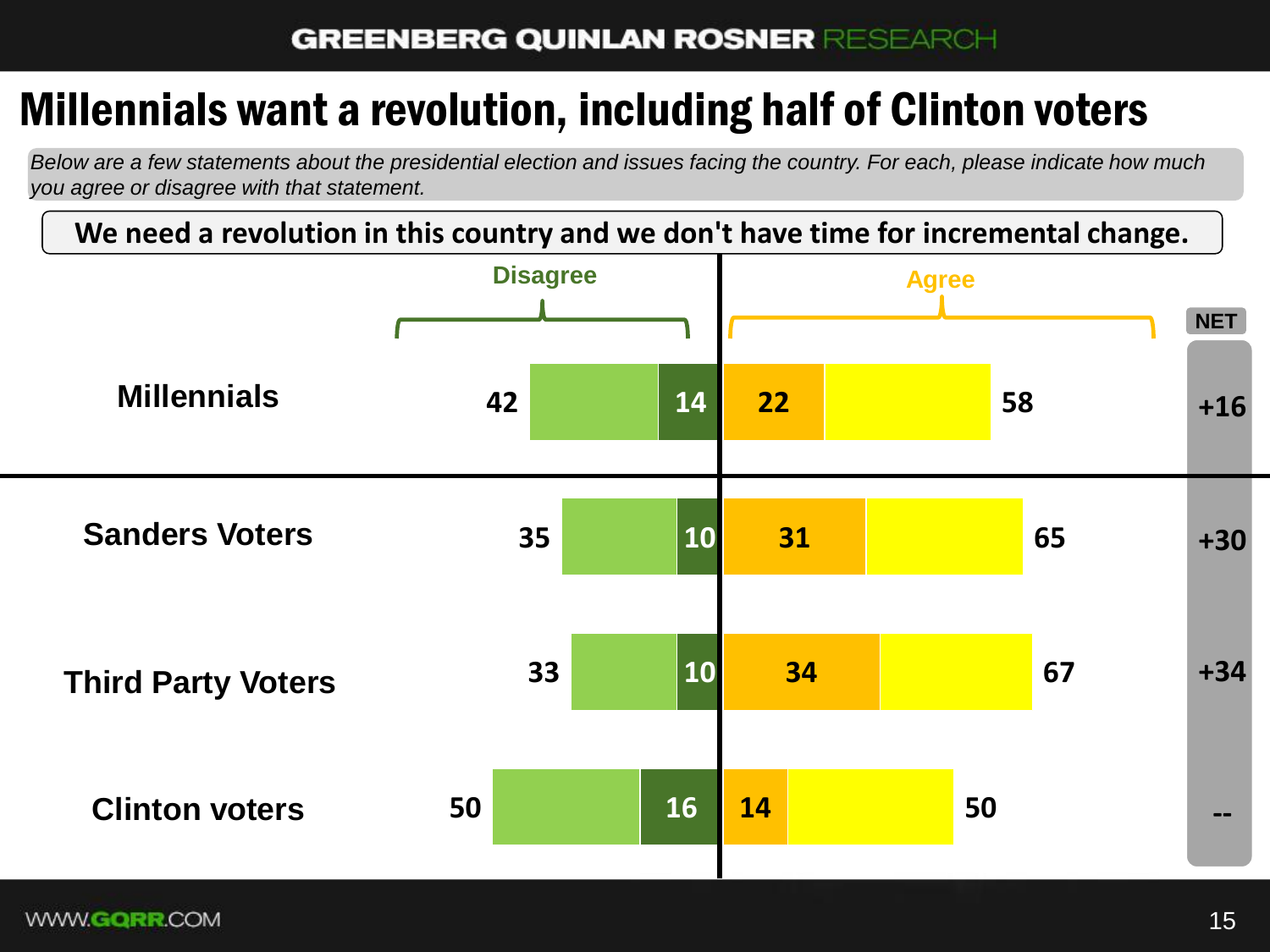## Deep anti-corporate mood among millennials

*Now, I'd like to rate your feelings toward some people and organizations, with one hundred meaning a VERY WARM, FAVORABLE feeling; zero meaning a VERY COLD, UNFAVORABLE feeling; and fifty meaning not particularly warm or cold.* 

![](_page_16_Figure_3.jpeg)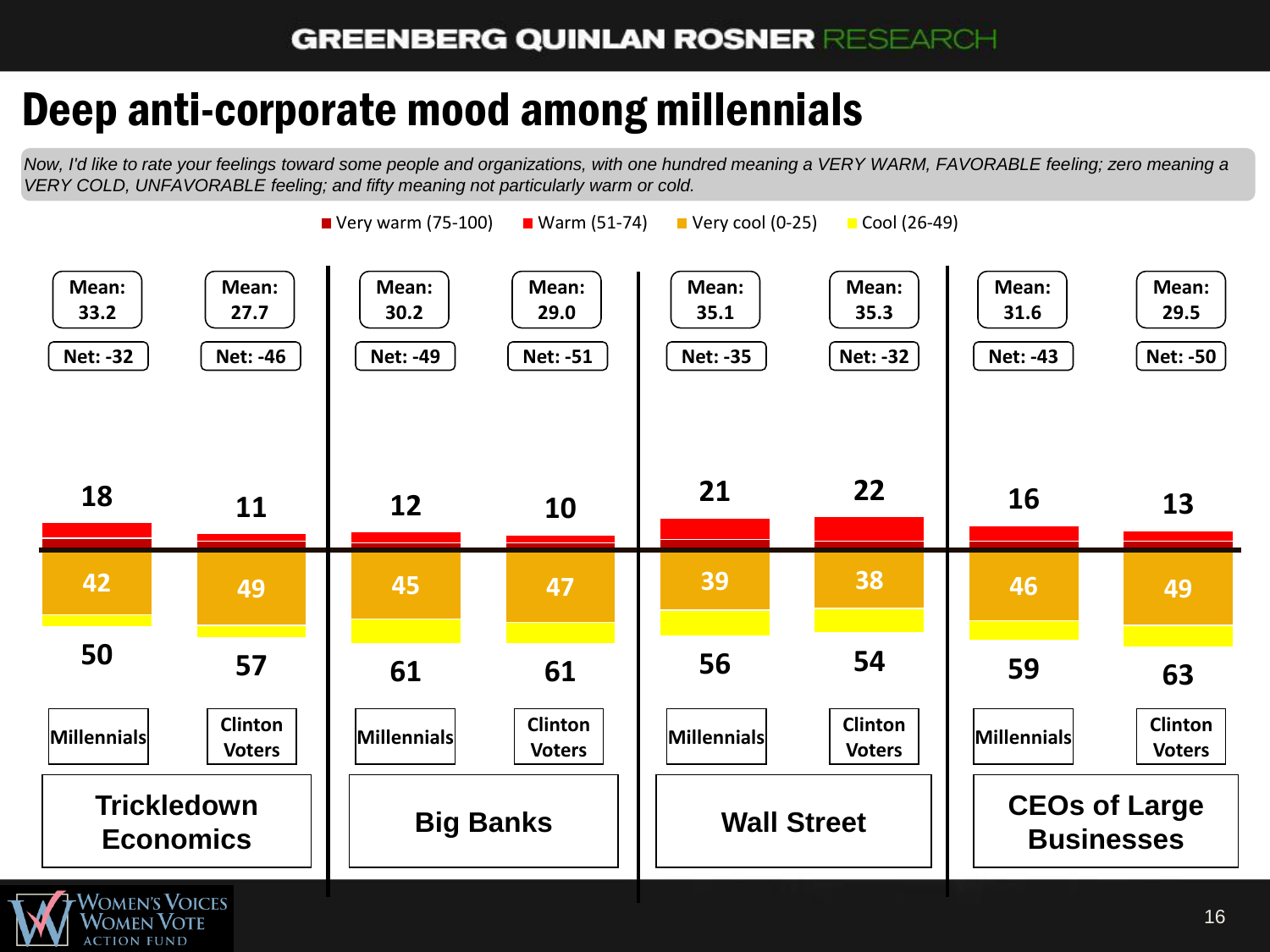#### They do think the outcome of this election will matter

*For each, please indicate how much you agree or disagree with that statement.*

![](_page_17_Figure_3.jpeg)

![](_page_17_Picture_4.jpeg)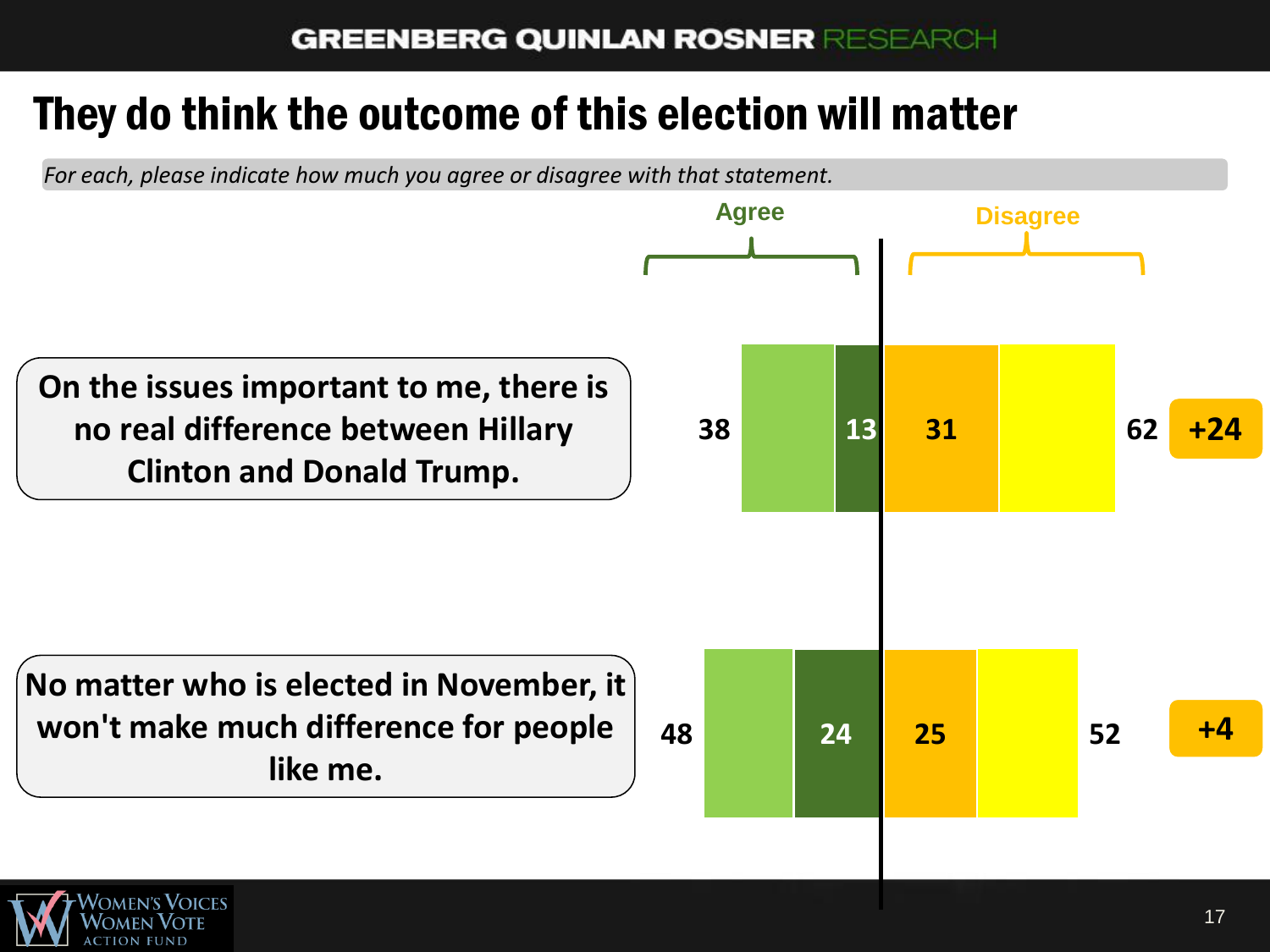## About half of Third Party voters might shift to stop Trump

*Which one of the following statements comes closer to your point of view, even if neither is exactly right.*

![](_page_18_Figure_3.jpeg)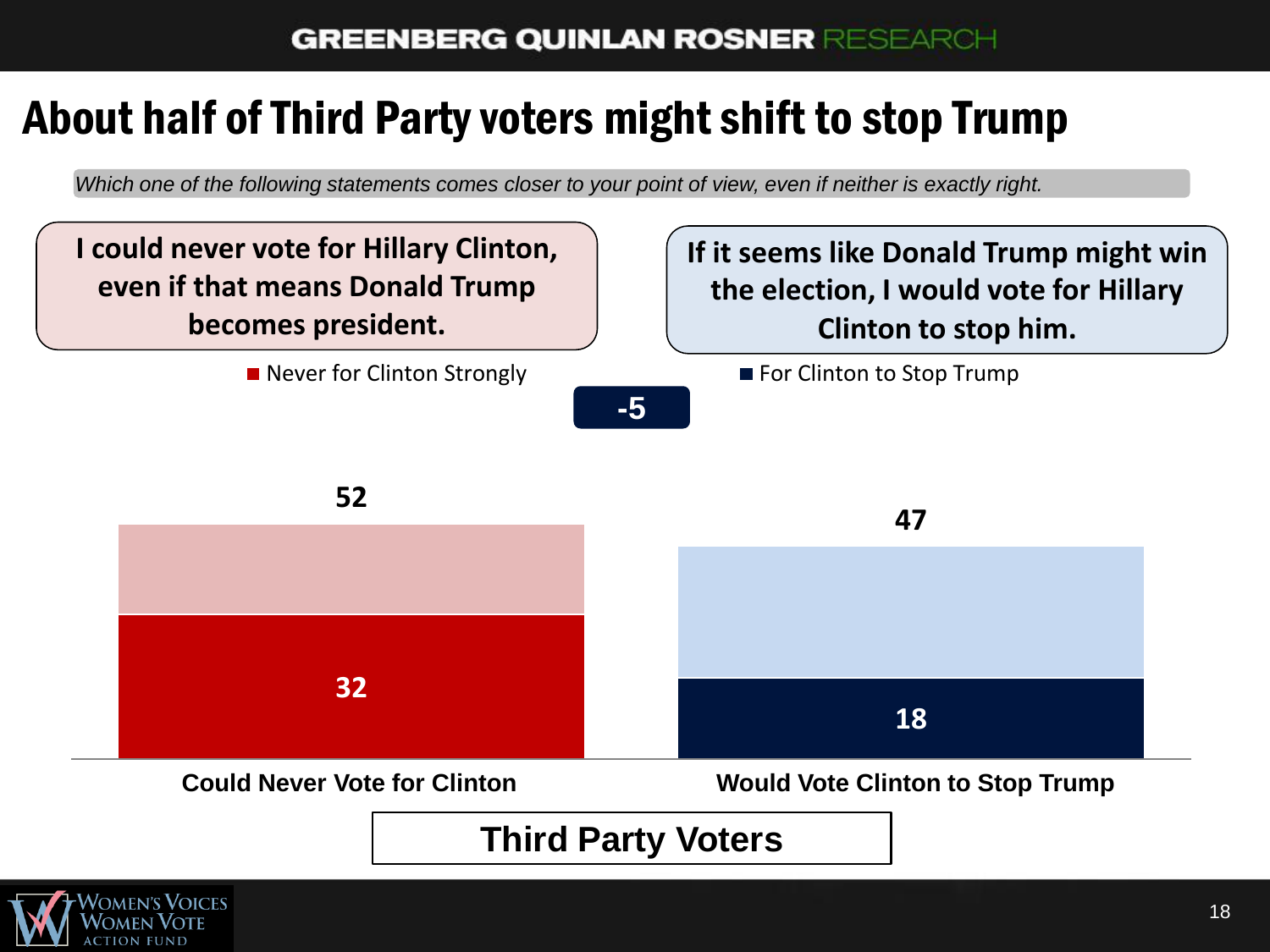## Quarter of Sanders millennials holding back

*Thinking about the election for President in November, if the election for President were held today, would you vote for --Democrat Hillary Clinton, Republican Donald Trump, Libertarian Gary Johnson, or Green Party Candidate Jill Stein?*

![](_page_19_Figure_3.jpeg)

![](_page_19_Picture_4.jpeg)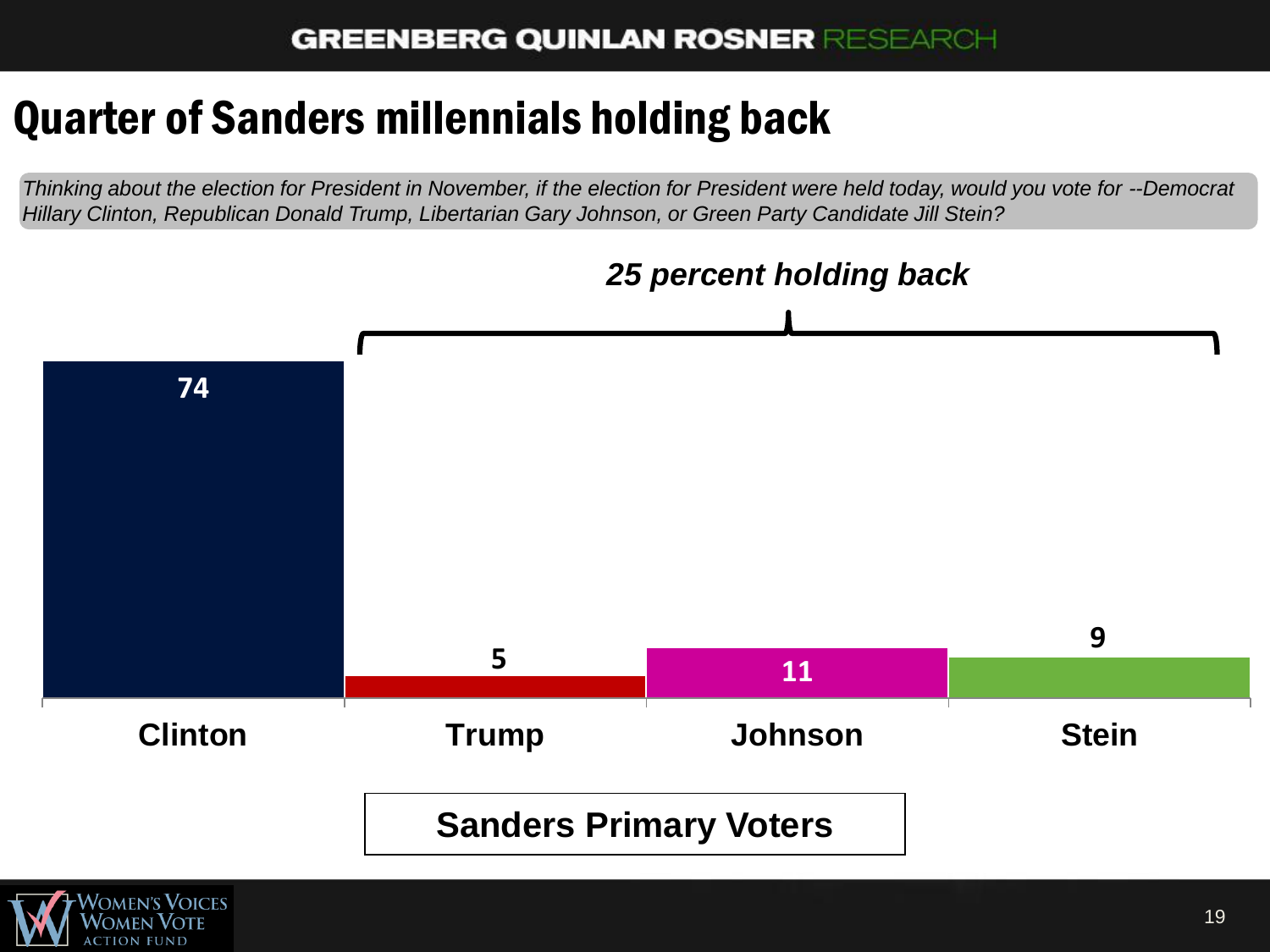#### Concerns Clinton beholden to special interest holding them back

*Below are some statements. For each statement, please tell me if you agree or disagree with it.*

![](_page_20_Figure_3.jpeg)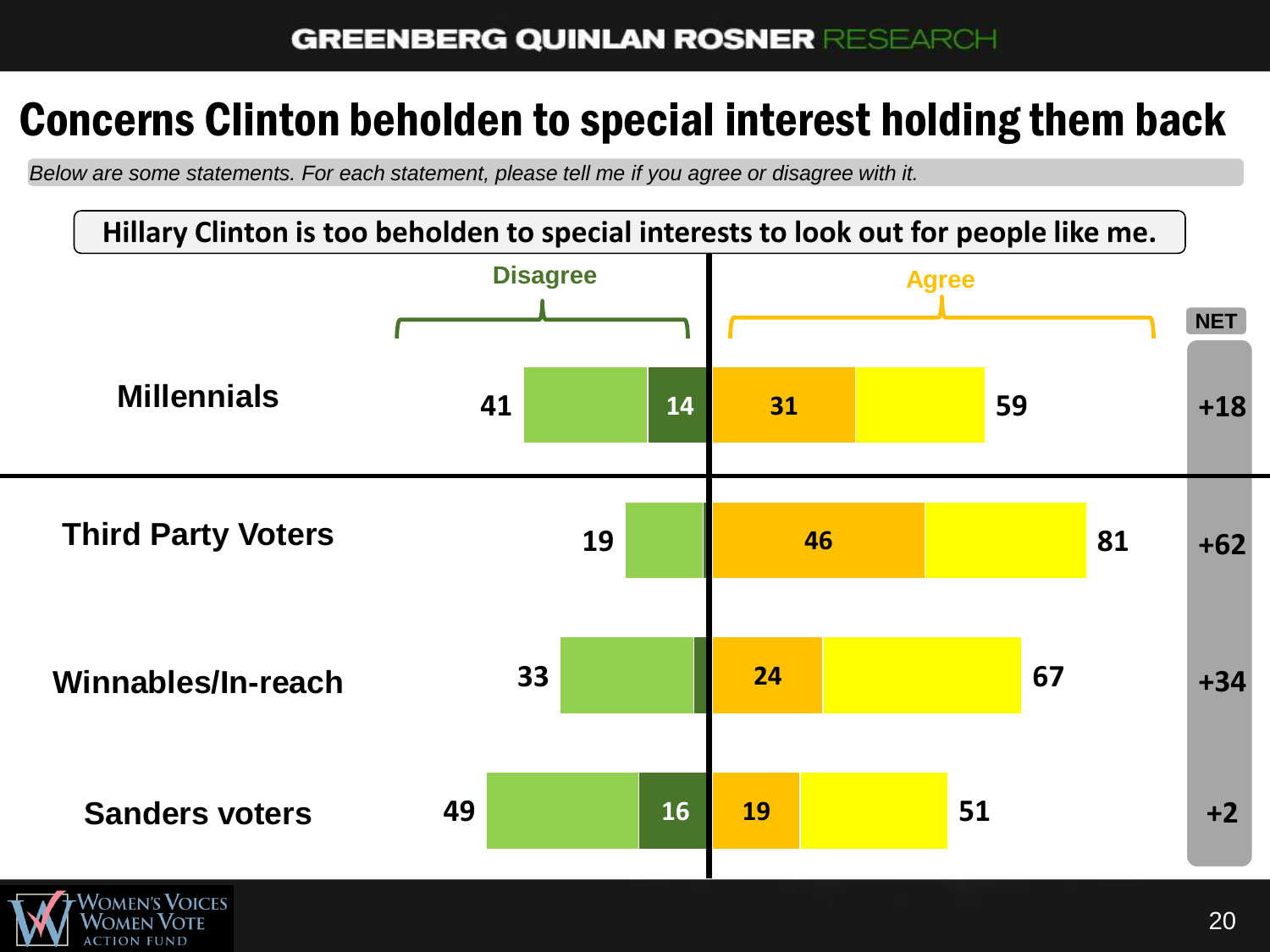# AN ECONOMIC MESSAGE TO MOTIVATE MILLENNIALS

![](_page_21_Picture_2.jpeg)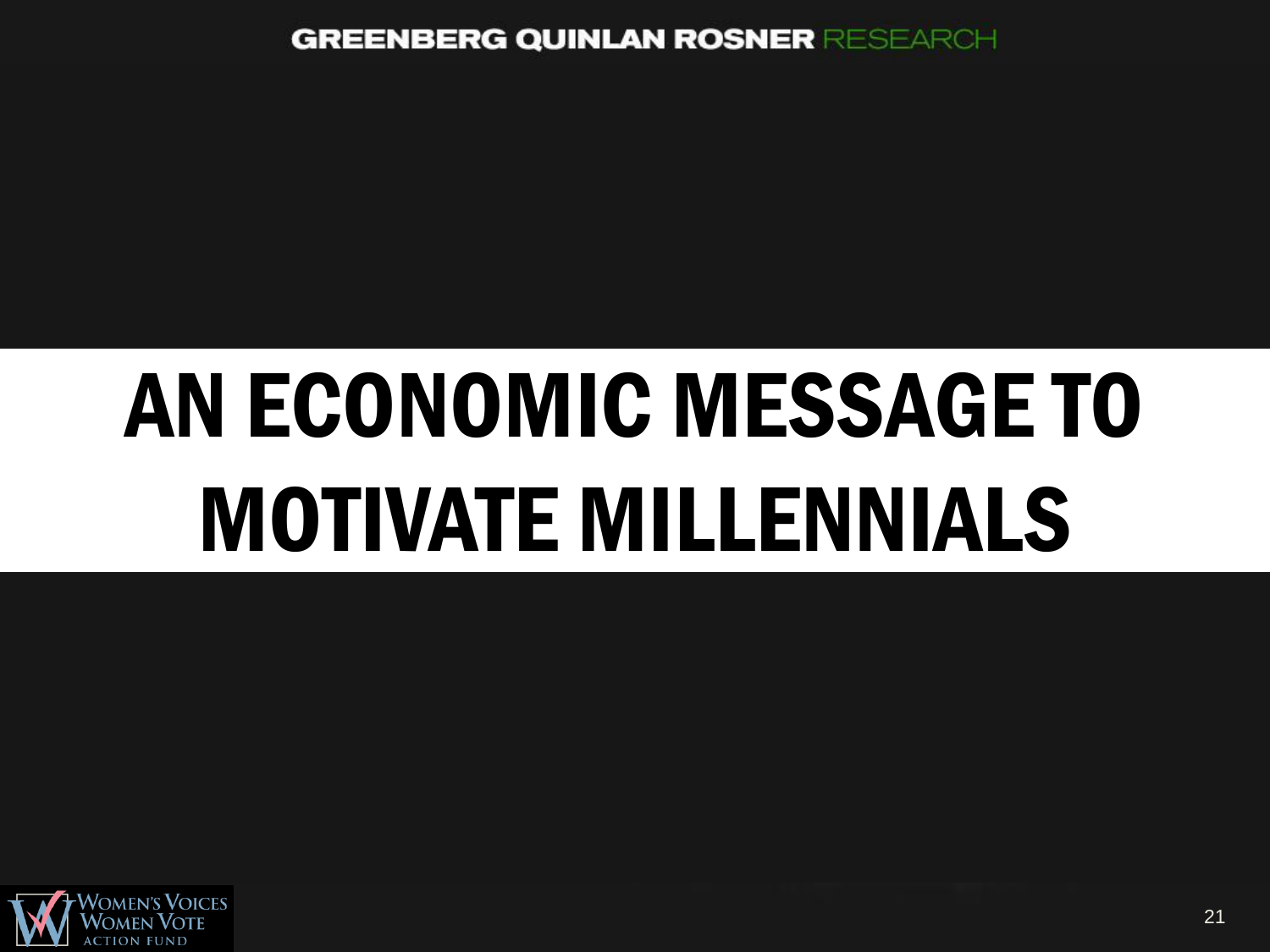# Third Party voters shift when they hear Clinton economic message & contrasts, no movement when exposed to Johnson attacks

*Thinking about the election for President in November, if the election for President were held today, would you vote for*

![](_page_22_Figure_3.jpeg)

![](_page_22_Picture_4.jpeg)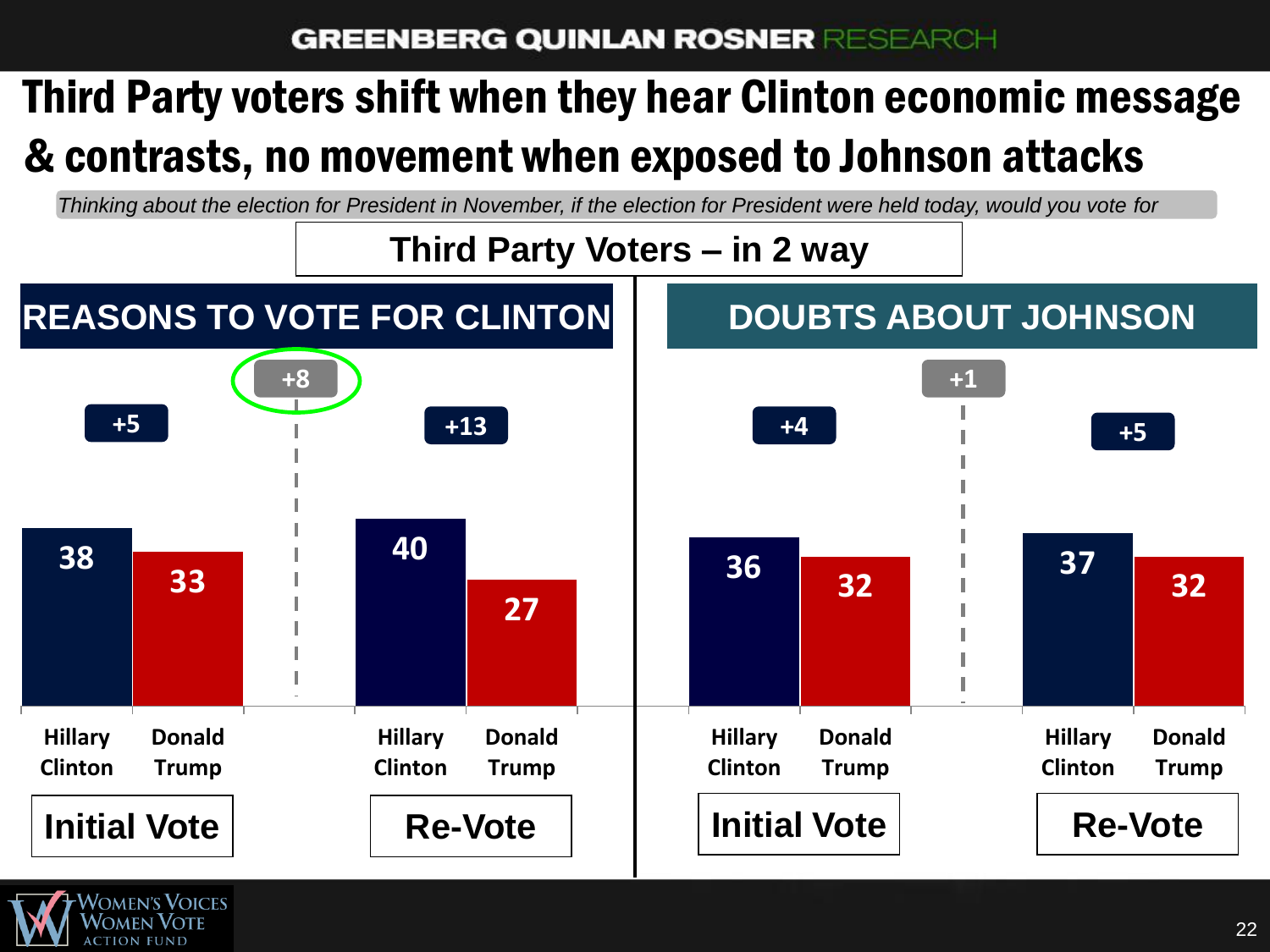## Strong support for Clinton economic messages

*These are some statements from Hillary Clinton. How convincing is each statement?*

#### **CLINTON ECONOMIC MESSAGES**

**ECONOMY FOR EVERYONE:** We have to build an economy that works for everyone, not just those at the top. We have to invest in infrastructure, innovation and technology, and renewable energy. We have to create a fairer economy by raising the national minimum wage, guaranteeing equal pay for women, and ensuring workers share in the profits they make, not just the executives at the top. We need to do more to support people struggling to balance family and work, like ensuring paid family leave, and affordable child care and debtfree college. And let's do it by having the wealthy pay their fair share and close the corporate loopholes.

**TAKE ON TRICKLE DOWN:** I think it's time that the wealthy and corporations paid their fair share to support this country, because they have made all the gains in the economy. But the plan Donald Trump has put forward it is Trumped-up trickle down. His plan would have the biggest tax cuts for the top one percent that we've ever had, including a 4 billion dollar tax break for his family. Slashing taxes on the wealthy hasn't worked. It got us into the mess we were in, in 2008. Broad-based growth is what we need in America, not more advantages for people at the very top.

**OPPORTUNITY:** Inclusive growth is what we need in America. That includes building up and investing in the middle class, but also addressing implicit bias in ourselves and our police officers, taking aim at systemic racism in our criminal justice system, and ensuring the color of your skin doesn't determine where you live, the quality of your education, or what jobs you can get. We cannot just say law and order. Inclusive growth means all Americans have the opportunity to go to college, start a business and pursue their dreams.

![](_page_23_Picture_7.jpeg)

- Very convincing
- **Somewhat convincing**
- A little convincing

![](_page_23_Figure_11.jpeg)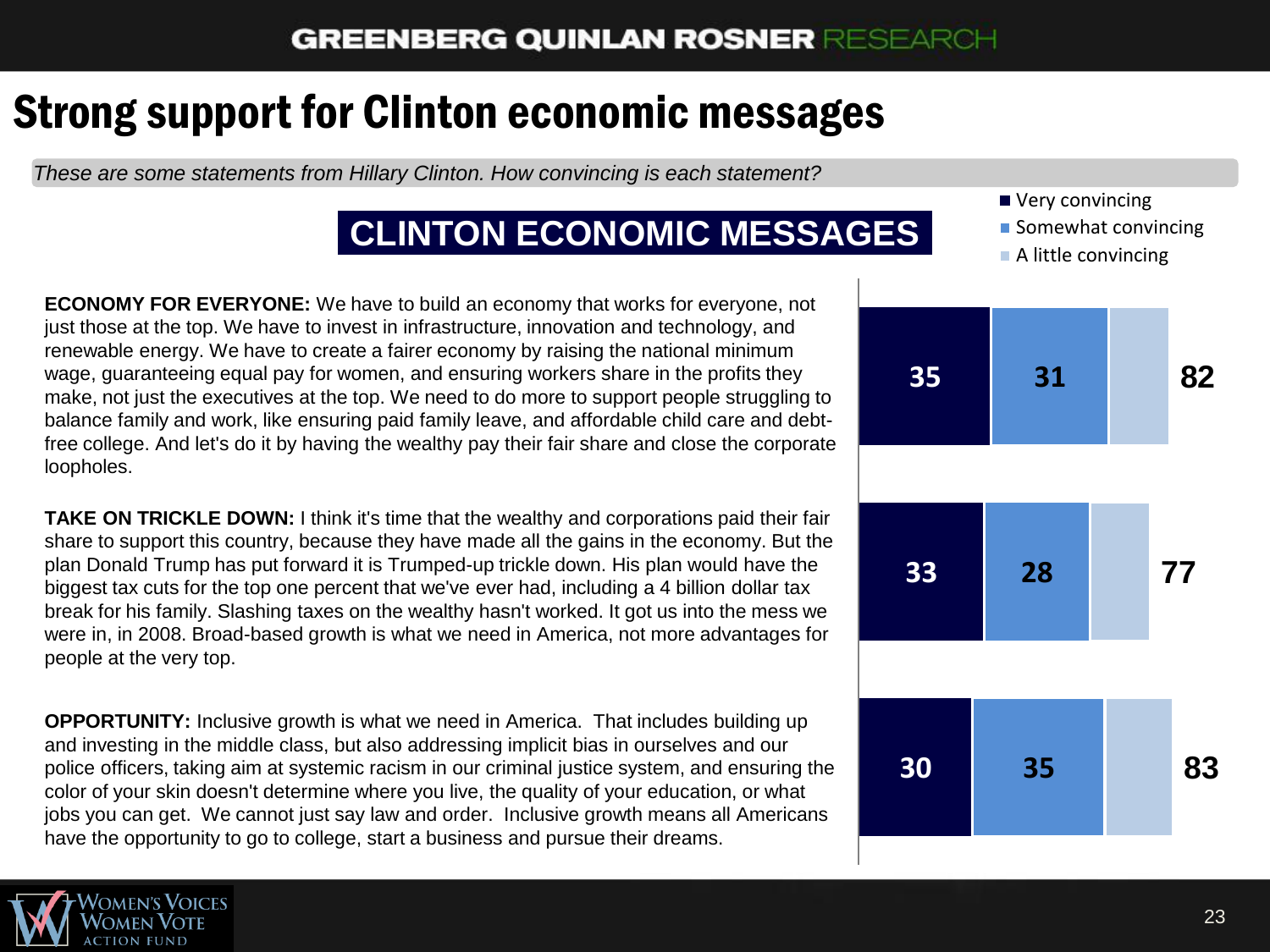#### Trickledown economic message appeals to key millennial targets

*These are some statements from Hillary Clinton. How convincing is each statement?*

![](_page_24_Figure_3.jpeg)

![](_page_24_Picture_4.jpeg)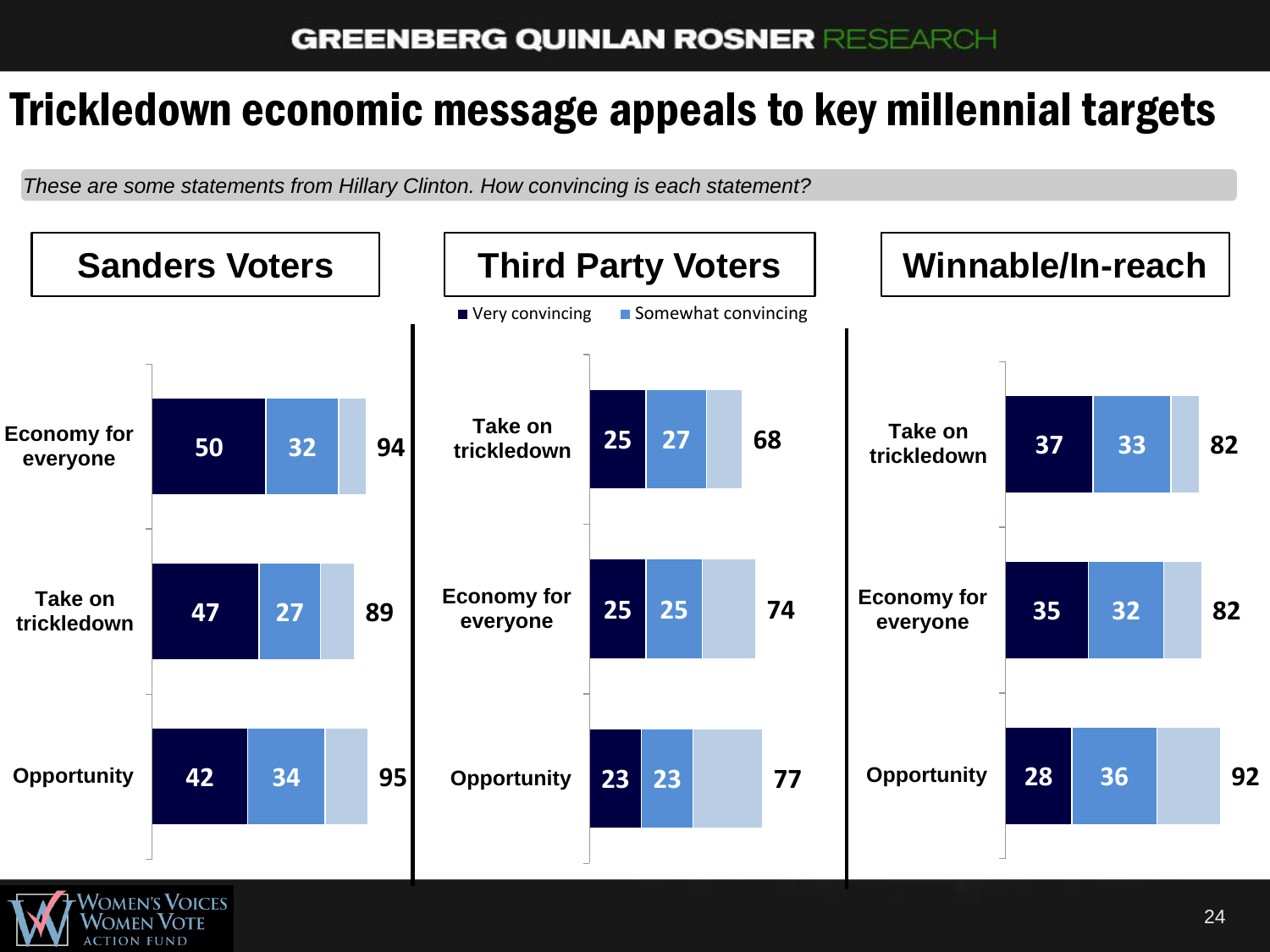# Contrast on taxation leading reason to vote for Clinton

*Either Hillary Clinton or Donald Trump will be elected President in November. Here are some reasons why people say it is important to NOT vote for Gary Johnson and instead vote for Hillary Clinton. How convincing is each statement?*

#### **REASONS TO VOTE** *FOR* **CLINTON**

![](_page_25_Figure_4.jpeg)

![](_page_25_Picture_5.jpeg)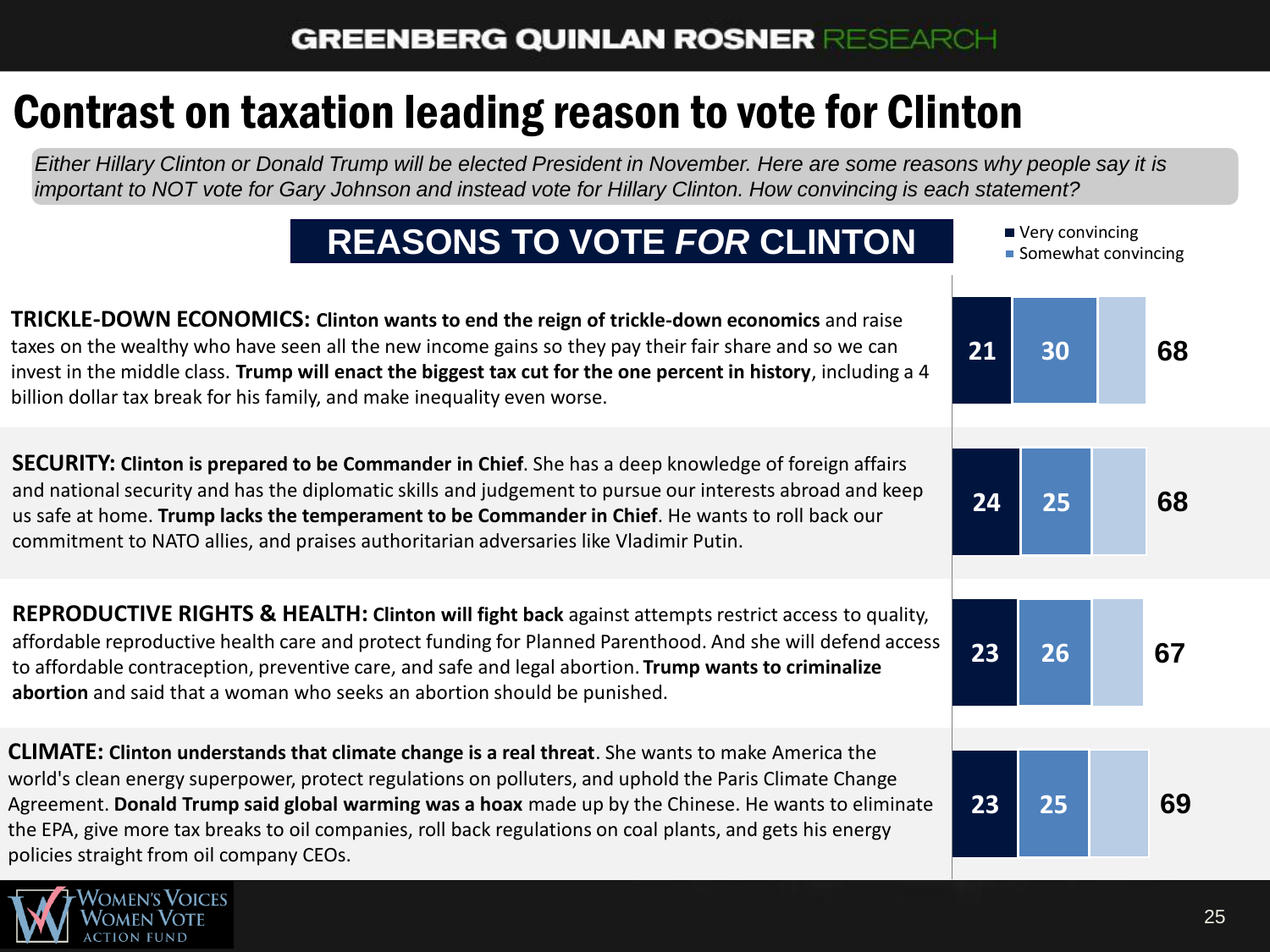# Taxes, climate & abortion contrasts key for target groups

'omen's **V**oices

*Either Hillary Clinton or Donald Trump will be elected President in November. Here are some reasons why people say it is important to NOT vote for Gary Johnson and instead vote for Hillary Clinton. How convincing is each statement?*

#### **REASONS TO VOTE** *FOR* **CLINTON**

![](_page_26_Figure_4.jpeg)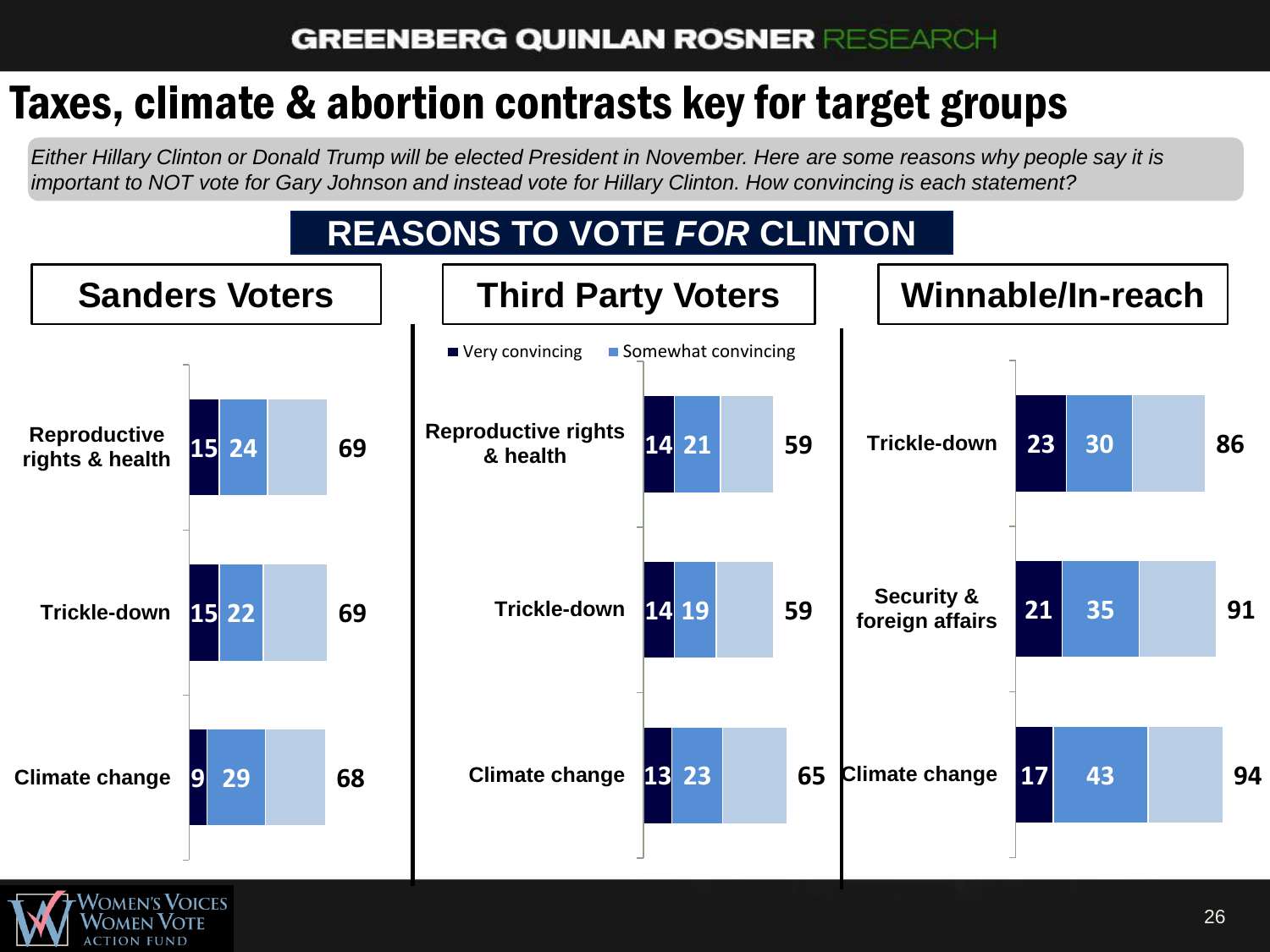#### Most won't vote for someone who wouldn't tackle climate

*Below are some statements. For each statement, please tell me if you agree or disagree with it.*

![](_page_27_Figure_3.jpeg)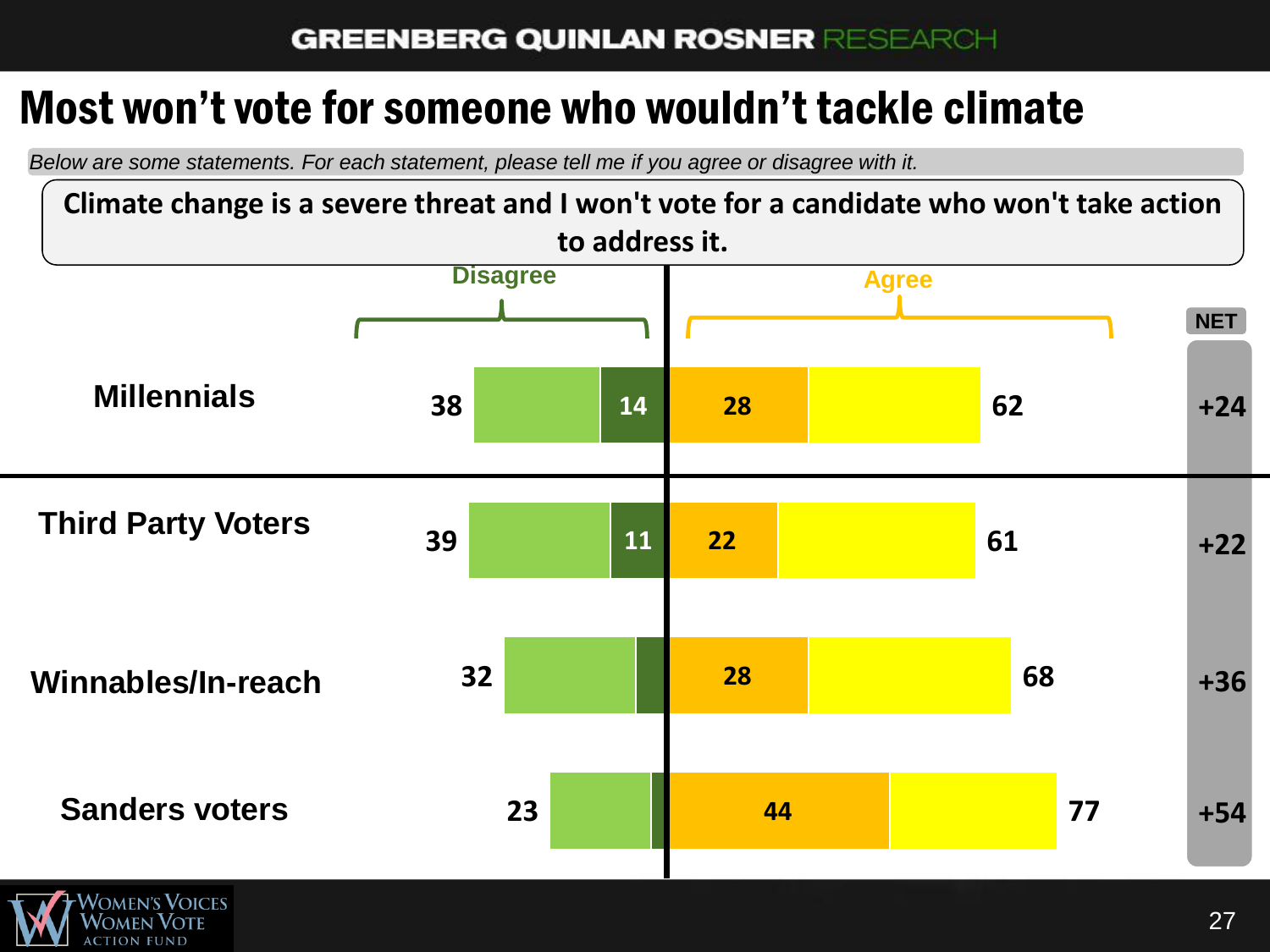## Sanders is a key messenger for reaching millennials

Below are some statements about why some people say they are voting for Hillary Clinton. How likely are you to vote for Hillary Clinton after reading each statement?

**Bernie Sanders says** that Hillary Clinton and the Democratic Party have the most progressive platform in history. He has said that they agree on ending Citizens United, to stopping the new TPP trade deal, reining in Wall Street and making sure the wealthiest corporations and people start paying their fair share of taxes. And she worked with Senator Sanders on a bold plan to make college affordable and debt-free.

![](_page_28_Figure_4.jpeg)